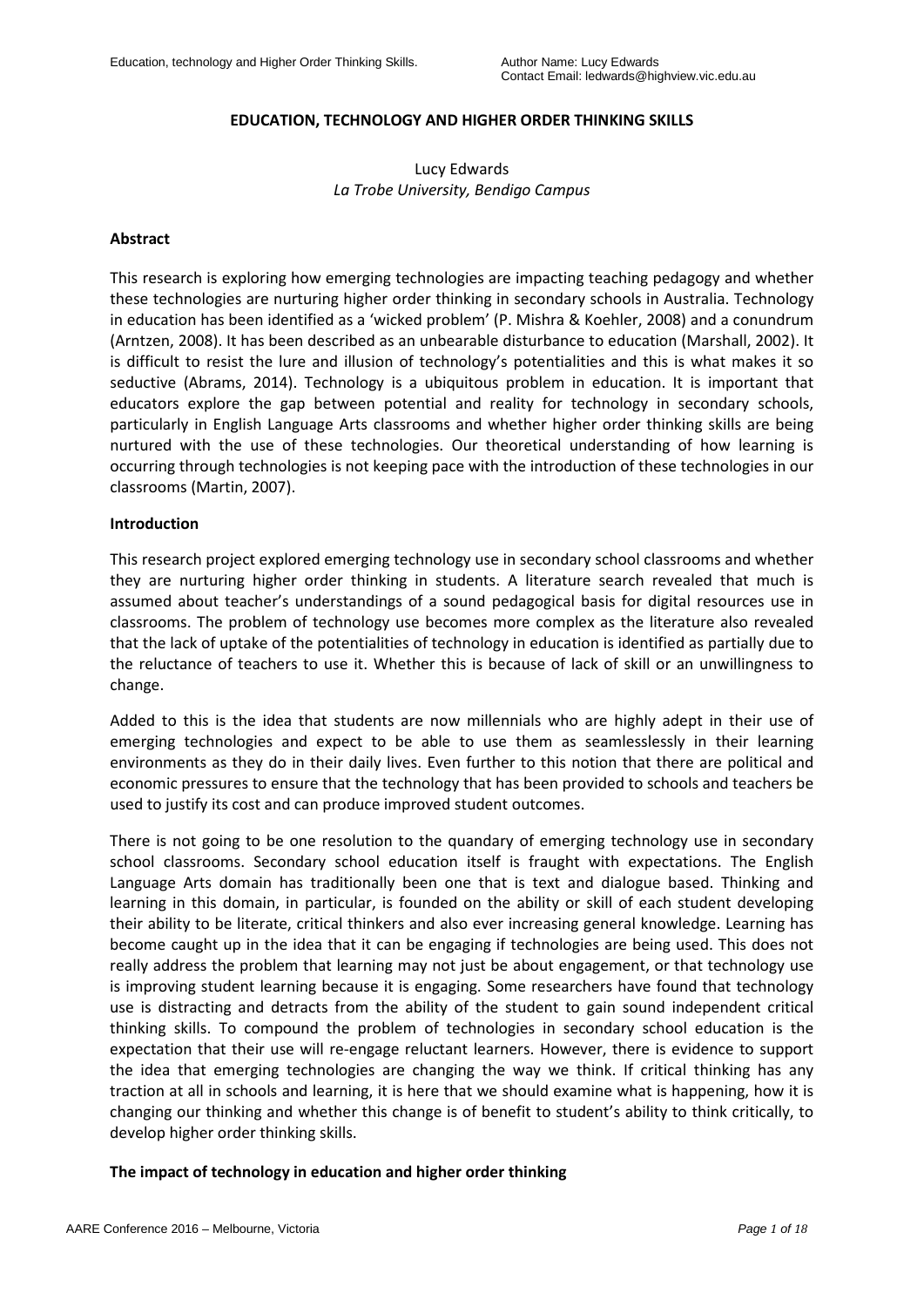In essence, the research questions are:

- 1. How does technology inform the use of higher order thinking in the classroom?
- 2. What are the theoretical assumptions underpinning the use of technology in classrooms?
- 3. How do educators articulate the pedagogical basis of the use of technology in classrooms?

### **What is technology in Education?**

In general terms, technology in education can refer to both software and hardware. It can refer to student access to online or Internet-based learning opportunities, or it can be referring to access to hardware such as laptop programs, or access to computers in schools. The OECD (2015) report **Students, Computers and Learning: Making the Connection** found that students who used computers moderately in schools tended to have better learning outcomes than students who used computers rarely (OECD, 2015 p. 3) but these findings are based on data collected through PISA testing and therefore has some limitations for its interpretations and ability to be generalised.

For the purposes of this research, technology in education will be limited to that of secondary schooling, and specifically middle school English Language arts classes. It is an examination of the impact of these emerging technologies on our pedagogical articulation of the changes to teaching and learning that these technologies could have and in particular to the ability of technology to foster higher order thinking, critical thinking or deep learning. It is clear from the literature that a recognition that pedagogical understanding was not developed at the same speed that the laptops, iPads or computers were being handed out in schools to students (Mabel, Olinzock, & Okojie-Boulder, 2006; Peluso, 2012). There is also much debate (Hartley, 2013; Li, 2010) about the uptake by teachers of these emerging technologies and that the use of technology in classrooms is teacher dependent and thus a highly contested issue for education as well as the teaching community itself.

The research has not yet reached the equilibrium that is needed to be able to more critically assess what it is that technology is doing in real terms. The somewhat polarised discussion in the research literature about the potentials, or the pitfalls, of technology seems to be holding us back from critically assessing and understanding the impacts of technologies on learning for students and educators for their teaching. This has led to the development of some intense curiosity and questioning of technology in education.

# **Definition of the term 'education'**

The term 'education' itself is a contested idea that is difficult to define (Selwyn, 2011). If 'education' can be thought of as an on-going process where an individual learner is building upon their previous experiences and then at times changing their behavior as a result, then education and learning have been deemed to occur. Thus the meaning of the terms 'teaching' and 'learning' are even more difficult to define when applied to the use of emerging technologies. The terms can become more complex especially when applied to the diverse learning circumstances of students in classrooms across Australia. The principles that underpin our education system are also used as a basis for technology-driven learning such as on-line learning, virtual learning and on-line learning communities (Halsey, 2011). Those questions that many educators ask themselves such as 'What does it mean to learn?', 'How do we learn?' can impact on how we teach, what we teach and even who we teach. The political agendas present in education cannot be ignored and the use of technology in classrooms opens itself up to intense political debate (Buchanan, 2011; Lee, 2012 and Simpson, 2008).

### **The Problem**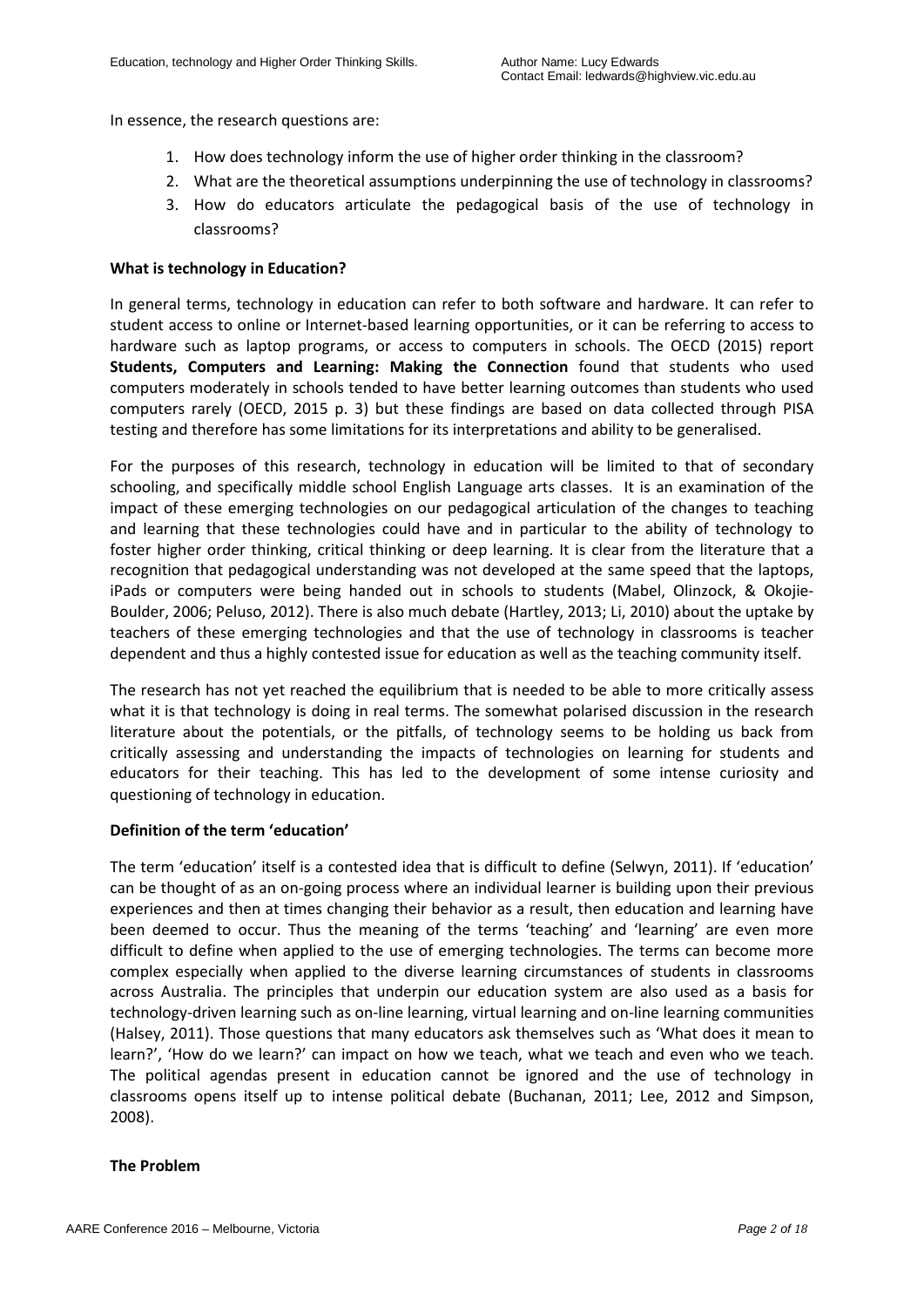Emerging technologies are purported to offer many potentialities to our lives and their use in education has come with the expectation that these potentialities will be realized with immense benefits to students and their learning. However, it is clear that learning with emerging technologies in secondary schools is fraught with expectations that are often unrealized, and particularly so if teachers have the expectation that higher order thinking should also be nurtured and developed. What seems to be the reality in classrooms across Australia is that even though technology is being used, it is not providing the expected improved learning outcomes at the same rate that these technologies are being incorporated into the everyday classroom experience. As educators, it is imperative to have a sound understanding of the pedagogical benefits of technology use. It is also important for educators and researchers to have a sound theoretical base to begin from for research to have something to offer teaching and learning practice. The problem is that there is a gap in our knowledge of what is actually happening with technology and learning for students.

### **Technology in education a 'wicked problem'**

Technology is a "wicked" problem (Mishra, and Koehler, 2008), it is ubiquitous (G.-J. Hwang & Tsai, 2011; Xin, 2010) and a conundrum (Arntzen, 2008). It is an unbearable disturbance to education (Marshall, 2002). It has also been called 'seductive' (Abrams, 2014). There is no doubt that educators and education are finding it almost impossible to keep up with the exponential proliferation of technological devices, access and potentialities that emerging technologies can provide. The effective and efficient incorporation of technology in education is a globally significant issue (Cox et al., 2013; Facer, 2010; Sokolov, 2001). This is true not only for curriculum documentation but also at the classroom level. Simultaneously, the implication when using the phrase "21<sup>st</sup>-century learners" ("What is 21st Century Education?," 2010) is that these learners are different to learners before the  $21<sup>st</sup>$  century in the way that they learn due to technological advances. However, it can be argued that learning at any age or stage or era has not fundamentally changed. Education has become influenced more about how we learn, neuroscience and brain-based learning (Goodrich, 2014). These understandings are being included in education and aid the development of pedagogical improvement.

### **Technology as a change agent**

For educators, technology becomes more of a ubiquitous problem as education is often seen as one of the crucial change agents in society (*Contributing to educational change: Perspectives on research and practice*, 1988). This factor alone can mean that curriculums and schools can be both viewed as an inhibitor of change as well as an instigator of change. The rapid pace of the changing nature of the emerging technologies our 21<sup>st</sup>-century society experiences causes as much discussion, research and unsubstantiated assumptions as it does provide outrageous claims about the "potentials" and "possibilities" that emerging technologies offer. This in turns spurs researchers, writers and commentators to make statements that claim that technology has the potential to "transform" education, "revolutionize" our curriculums and "engage" our learners on levels that have previously been unprecedented.

### **Problems with issues with learning technology research**

Bennett and Oliver (2011) identify four groups of issues within the learning technology research – pedagogy, technical, organizational and sociocultural – and that theoretically based research in the field of technology in education is "conspicuously absent" (p. 180). Cochrane (2014) agrees with this and lists the "shortcomings" of research. This list includes – lack of explicit and underlying pedagogical theory; lack of transferable design frameworks; general lack of evaluation of projects; lack of longitudinal studies; lack of importance of pedagogical integration and so on (Cochrane, 2014 p. 67). He also concludes that much of the research has focused on the affordances of devices (p. 67).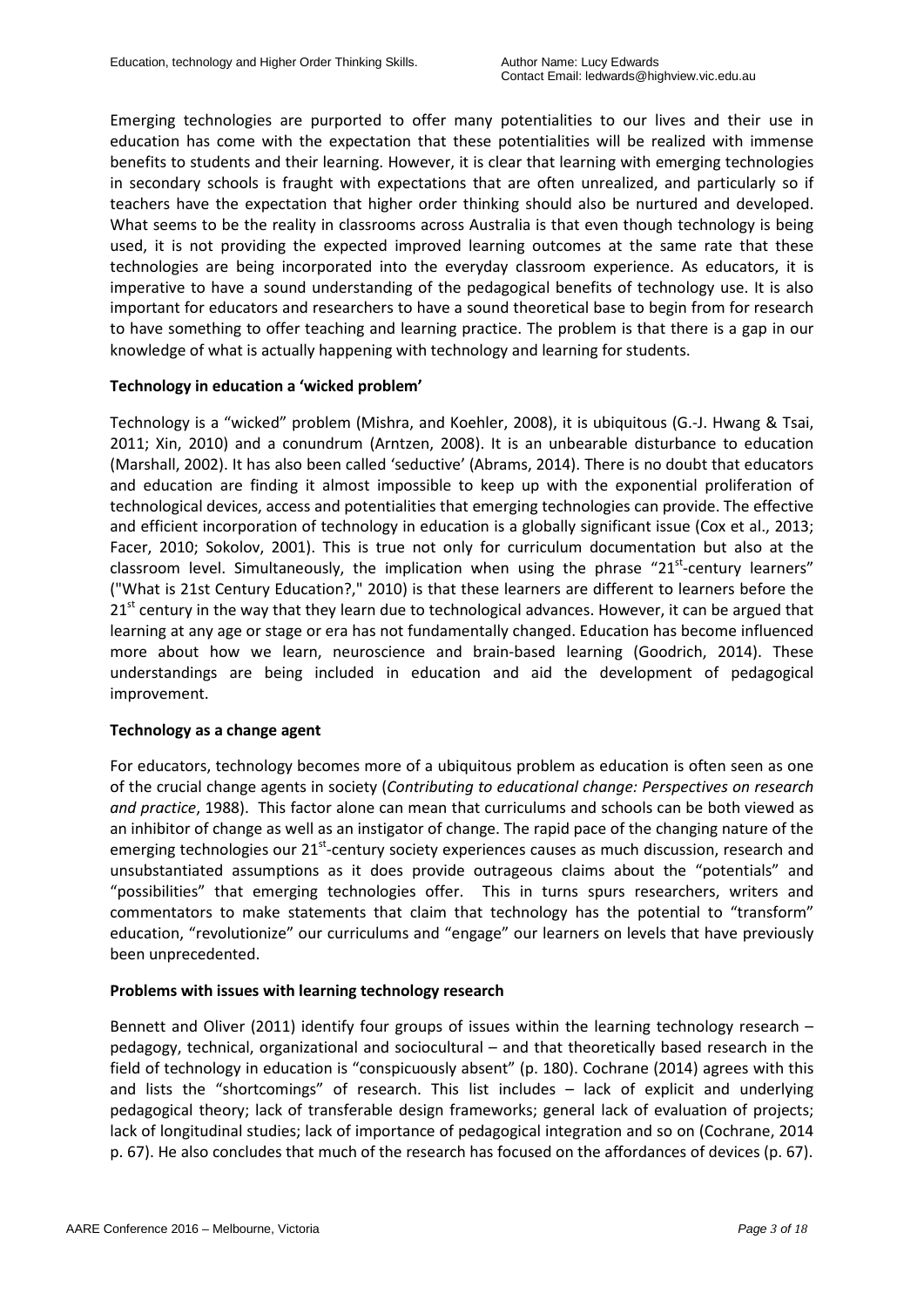Empirical research does not go far enough. Whetten (1989) concluded that theorizing improves our understanding of the research. He proposed that the 'what' and 'how' provides the framework for interpreting patterns or discrepancies for our empirical observations. Empirically based discussions provide the beginning of a research journey, yet without the theoretical direction these discussions tend to "degenerate into heated methodical debates over how fast we are traveling in our research" (Whetten, 1989 p. 491). Roblyer (2005) supports this view by observing that the field of educational technology is complex and that this means that we need a more "organized and persuasive body of evidence on technology's benefits to classroom practice" (p. 192). He concluded that we must "design and carry out research that will both address past concerns about methods and findings and clarify the directions we should take in the future (p. 192).

Roblyer contended that the weaknesses so far in research in educational technology has caused fragmentation, uncoordinated approaches, use of methods that have lacked rigor or ill-matched to the research questions. The use of theory would aid to provide the "pillars of good educational research" (p. 194) and that there are five of these pillars that need to be fulfilled to enable the research to be useful. These five pillars are: the significance criterion; the rationale criterion; the design criterion; the comprehensive reporting criterion and the cumulative criterion (p.195-197). This common-sense approach is laudable but not always achievable in such a diverse field as educational technology research.

Robey, Raymond and Anderson (2012) state that amongst the research of computer impact studies in the fields of computer-human interaction (CHI) much of the focus has been on information technology as an artefact and that these do not engage adequately with the functions and capabilities that technology features make available to potential contexts of use. They posit that "researchers must apply or develop theoretical frameworks that correspond to the phenomena being studied" and that "without clear theoretical conceptualisations of information technology artefacts, impact studies can advance only so far". Derry (2007) provides further insight and proposed that to realize the potential for technology to enhance learning, research must be based on a "secure foundation of robust understanding of learning, teaching and knowledge" (Derry, 2007, p. 503).

# **Schools and education are lagging behind technology**

With the rapidly increasing pace of the introduction of emerging technologies in society, education has been seen to be lagging behind, bound to 19<sup>th</sup>-century teaching practices (Saavedra & Opfer, 2012). There are arguments that contend educational institutions are in a transitional time and that with the incredible rate at which technology is advancing and entering the classroom, and with the amount of information available at our students' fingertips, educators need to change how they teach to best prepare students for the future (Hertz, 2012). There are some writers that claim that unless education uses these technologies, education as we know it will become obsolete (Gates, 2005; Scott-Webber, 2012).

# **Lack of Efficient and Effective use of Technology in Schools**

Thomson (2010) asserts that technology can make us smarter but the lack of efficient and effective integration of these technologies in schools is what is "holding students back" and "crippling" their learning (A. Thompson, 2010). Vander Ark (2012) contends that learning is the "change lever" and that digital learning will enable all of us to become 'smart'. The contrasting paradigm is that teachers need to not see students wasting time on texting, social media other ubiquitous technology, but to see that these students are learning – just in different ways than we are used to seeing. Christensen (2008) agrees with Vander Ark on this point using as the title of his book **Getting smart: How digital learning is changing the world** (Vander Ark, 2012) to emphasize the significance that technology is indeed a disruption. Christensen believes it is this disruption that will propel us towards real change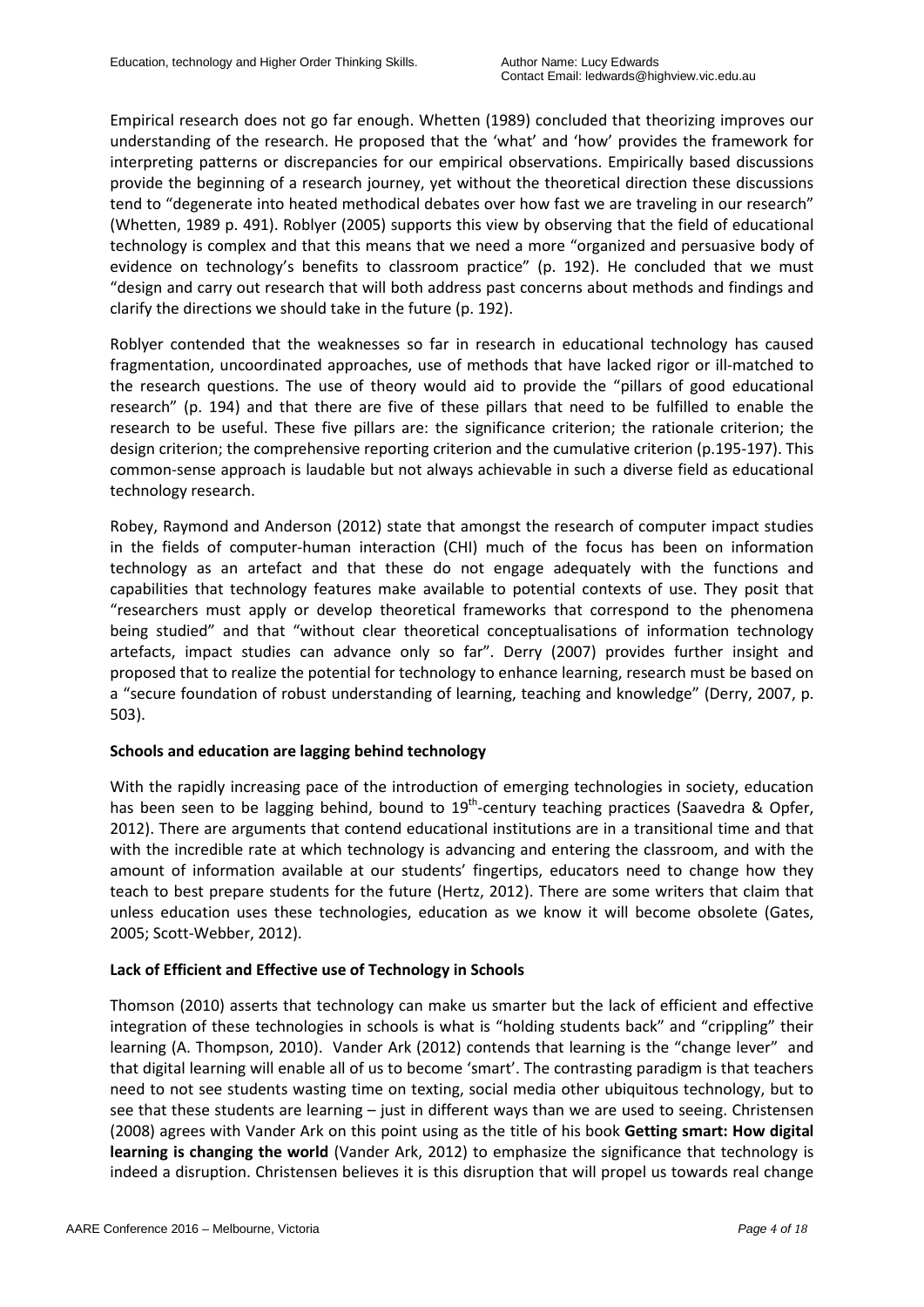(2008, p. v.).

# **Digital Pedagogy**

Digital pedagogy has lagged behind the introduction of Web 3.0 tools into schools and educational learning settings. Technological Pedagogical and Content Knowledge (TPACK) (P. K. Mishra, M. J., 2006) is a tool that is being used irregularly across many nations and has become one of the ways that educators can articulate their pedagogical understanding of the why and how technology can be used to enhance learning experiences (Wu, 2013). TPACK is thought to be one way that educators can incorporate technology with more success than previously (Harris, 2011).

# **24/7 learning capacity**

Ben-Jacob (2013) claimed that advances in technology will bring with it the capacity for global learning 24/7, can be multicultural and intercultural and support tolerance and diversity. The learnercentred assumptions of self-motivation and self-engagement imply that students are naturally engaged and that "the modus-operandi of the student today has catapulted distance education into the educational environment" (Ben-Jacob, 2013, p. 2). Friesen (2008) unpacks the claim that we are in a 'knowledge economy' or that users can enjoy the ability to learn at 'anytime, anywhere' with a critique of the ideology that accompanies it. Friesen (2008) highlights the importance of understanding the critical theory behind the claims so that we can 'de-mystify' the implied truth or myth that supplements them.

The ubiquitous notion of emerging technologies and their any-time-any-place any-where catchphrase has become part of the banalities of everyday life. They are an assumed adjunct to our realities and the distinction between these 'worlds' is not as clear and clean as it has previously been (Friesen, 2008). This has caused some discrepancy within the field of educational technology research. It is difficult to measure this component using theories that are based on the idea that technology is a tool and is isolated from other cultural influences. Friesen concluded that our vocabulary and use of terms can inhibit or extend our understanding of the complex nature of technology in education in particular. He believed that terms such as 'impact' and 'inevitabilities' truncated the discussion and that instead, we should be making use of terms such as 'adaptation', negotiation' and 'interaction'.

# **New literacies in education**

Greenhow (2008) shared this view echoing the idea that what  $21<sup>st</sup>$ -century learners need from education are for teachers to prepare them to be competent communicators in the emerging on-line marketplace. The push for new literacies should be dynamic and situational specific thus substantiating the concept of individualized, personalized learning that technology offers to these 21<sup>st</sup>-century learners. It is the rapid pace of change that the emerging technologies are causing that education traditionally cannot keep pace with.

# **Technology not the solution**

Howard Gardner (2000) expressed a word of caution on the introduction of these new technologies being assumed to be "the solution" for the overarching ills of education, teaching and learning that is, or is not occurring in classrooms across the globe. Sokolov (2001) introduced the concept of masscustomized education, based on the advancement of technology that he saw as enabling educators to streamline educational provision. Siegle (2004) argued that literacy itself is changing with the onset of technology, and it is here that the real significance of the need for further research and study into the impact of technology on teaching and learning within education becomes paramount. Fullan and Donnelley (2013) state that our pedagogy has not kept pace with the opportunities that technology has presented to education (Fullan & Donnelly, 2013). His claim is that the 'revolution'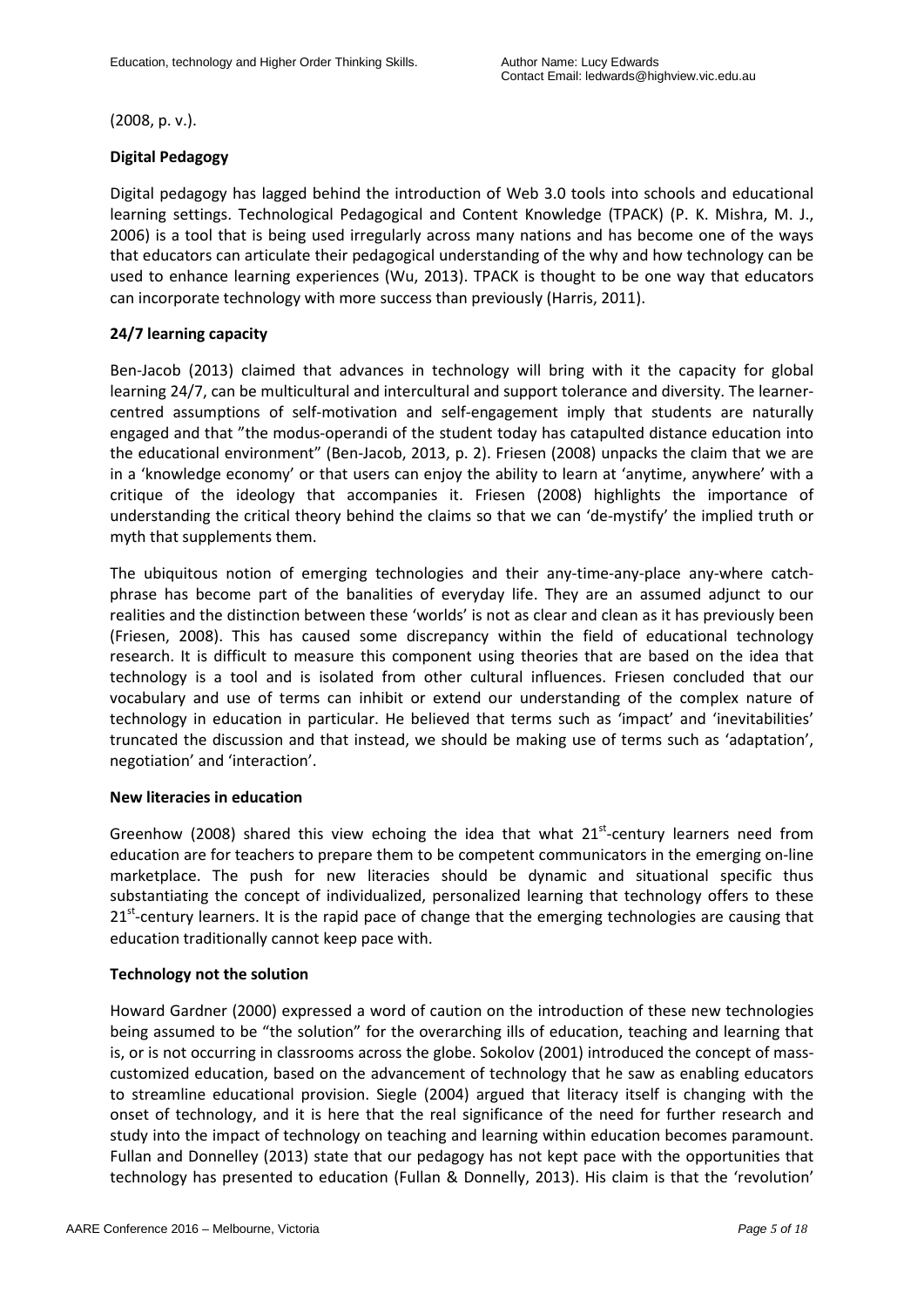needs to have a three-pronged approach, that is pedagogy, change knowledge and technology introduction (2013).

### **Little improved impact on education outcomes**

There is a conception that technology is a mere add-on to the curriculum for some learners and teachers (Selwyn, 2002) and has had little impact on education outcomes overall, despite the political push for increased funding, grants and promises. This is a pessimistic view not shared by those who claim that technological advances will "transform" education (Cochrane, 2014; M. Hopkins, 1997; Postma, 2014). Selwyn posited that the incremental advancement of emerging technologies has the danger of raising initial expectations among the general public and educational community which are often disappointed because they do not deliver the desired beneficial effects. The gap between the rhetoric and reality of technologies should not come as any surprise in educational terms (Selwyn, 2002).

### **21st-century learners**

Conceptually, 21<sup>st</sup>-century learners are immersed in social media communications, mobile technologies that connect them instantly. Instant messaging, being on-line and connected at all times makes these learners able to use a range of emerging technologies with precision, skill and dexterity. Jackson (2011) supported this view with the idea that  $21<sup>st</sup>$ -century learners have grown up in an intensive environment of television, movies and video games and that these younger students have developed learning styles where comprehension largely occurs through visual images. It has been claimed by some that technological advances are changing the way we think (Gettler, 2010).

Prensky (2001) has claimed that "digital natives", those born after 1995, are naturally prone to the use of emerging technologies, having been born in the 21<sup>st</sup> century and have not experienced a time where technologies were not available. Bennett unpacked this claim to some extent and concluded that a key feature of the conception of young people as "digital natives" is the apparently insurmountable gap between them and the less technologically literate older generations (S. Bennett & Maton, 2010). It would not be hard to extrapolate from this that the "digital immigrants", those born before 1995, as outlined by Prensky are incapable of educating these 21<sup>st</sup>-century learners and preparing them for their futures.

### **Online learning opportunities**

Indeed, this is supported by the view that a new paradigm of education is needed (Aslan, 2013) and that this will include learner-centered, self-directed and possibly both virtual and on-line learning opportunities. Aslan purported that education should change with society. The paradigm shift is being caused by the effect of technology and that this shift is "transforming" our organizations unilaterally. Fullan and Scott (2014) imply that the new paradigm for education is about "new pedagogies" and that is only through the use of these new pedagogies that education can remain relevant for learners.

### **Deep Learning**

Deep learning is based on the social construct of communities of learning or inquiry-based learning. Neither of these educational strategies are new concepts or pedagogies. Weigel (2002) would like to see classrooms transformed into 'knowledge rooms' where students engage in either in a collaborative space which can enrich their "research projects, skill development, seminar discussions, formal debates and creative expression" (2002, p. 16). These knowledge rooms can be either virtual or actual so the use of technology can facilitate the ability for students to collaborate with others globally.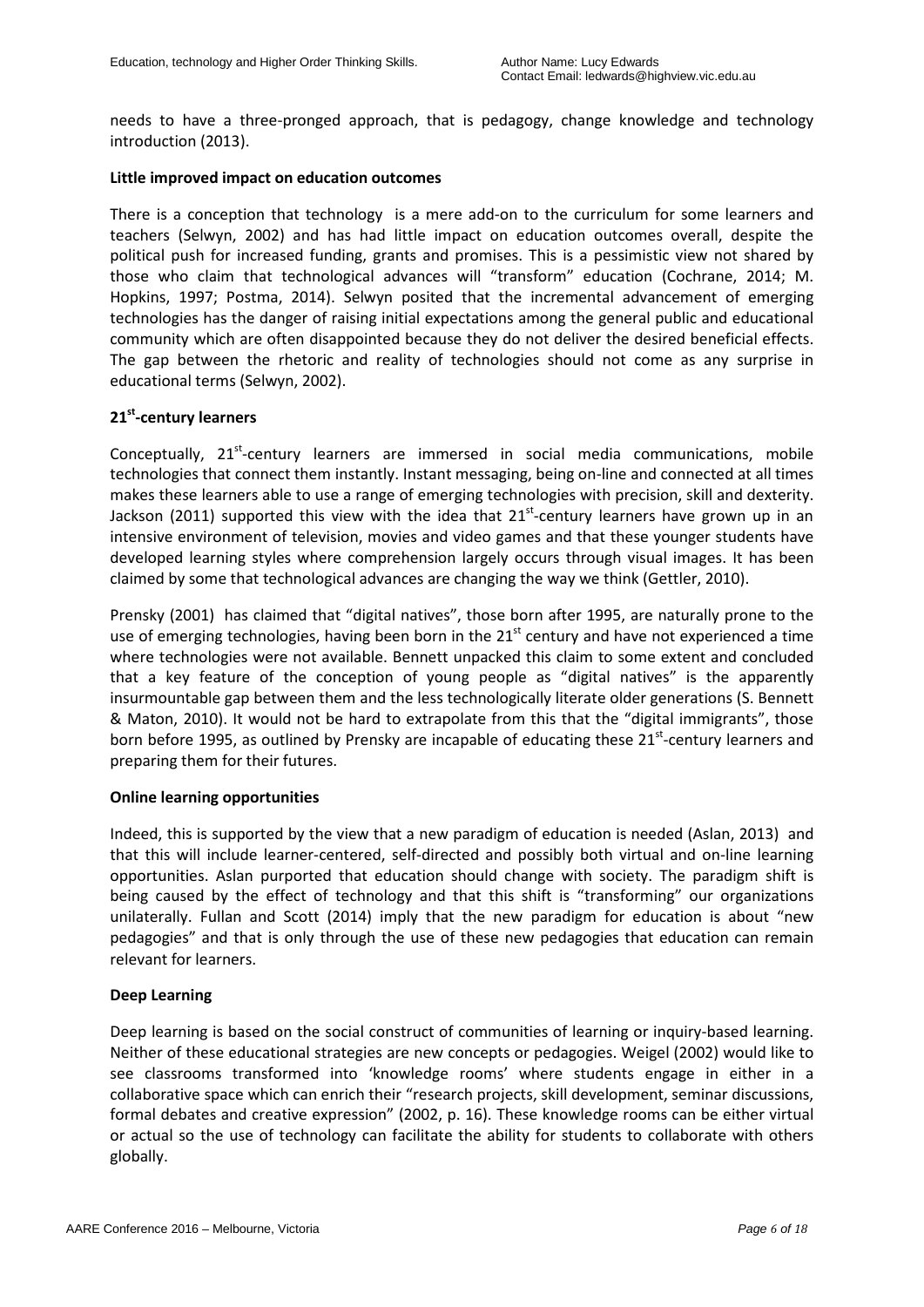# **Critical thinking**

Critical thinking has long been seen as one of the key components of education (Friesen, 2008). The question as to whether technology can improve, nurture even, critical thinking skills is what is causing much debate among educators (Gerber & Scott, 2011; A. Thompson, 2010) particularly in the use of gaming as a serious educational tool. The links between learning and technology is a difficult path to navigate and the link between technology and the development of critical thinking skills are even more fraught with assumptions and expectations. It is said that technology can foster creativity (Arnone, Small, Chauncey, & McKenna, 2011) and while the path associated with curiosity, interest, and engagement during learning and research has remained essentially the same, how students tackle research and information-seeking tasks and factors which sustain such efforts have altered dramatically since the pervasive use of the internet as the primary, or sometimes, the only source of information provision.

### **Critical thinking skills acquisition – not knowledge acquisition**

The focus away from knowledge acquisition to the acquisition of critical thinking skills purported by Starkey provided a stimulus for schools to used digital technologies for this primary purpose (Starkey, 2011). However, this "innovative" teaching impetus for education is not really that new to educators. Virtual worlds, social media, Massive Open On-line Courses (MOOCs), simulated learning sites, youtube, indeed anything that is multi-modal is determined to be beneficial for 21<sup>st</sup>-century learners as the use of 'smart' devices have enabled students to access information at speeds unprecedented before and accessible anywhere anytime. If educators are not employing these technologies then potential learning opportunities are being lost for developing the creativity of these  $21^{st}$ -century learners (P. Mishra, Fahnoe, C., & Henriksen, D., 2013).

# **Problem-Solving Skills**

Technology has also been said to improve problem-solving skills (G.-J. Hwang, Hung, Chun-Ming, Chen, Nian-Shing, 2013) and while these skills are important to learning, it seems questionable that transferable skills and deep learning are occurring. The study that Hwang undertook involved a total of 167 sixth graders, 82 of whom were assigned to the experimental group and learned with the peer assessment-based game development approach, while 85 students were in the control group and learned with the conventional game development approach. The writers of the study found that from the open-ended questions provided informed them that most of the student's perceived peer assessment-based game development as an effective learning strategy that helped them improve their deep learning status in terms of ''in-depth thinking,'' ''creativity,'' and ''motivation.''

### **Measurement of thinking skills**

There seems to be some contention about how to measure thinking skills and even disagreement about what the term thinking means (Allen, 2004). In general, critical thinking describes the process of analysing and evaluating information using certain cognitive skills to reach a specific goal or achieve a specific result (Elder & Paul, 1996; McPeck, 1981). Definitions of critical thinking vary according to specific tasks and domains of learning, but the majority involve words such as reasoning, reflection, judgment and evaluation. Much of what we think of as critical thinking involves the learner being self-directed and able to transfer knowledge and skills across a wide array of domains of learning.

# **Critical thinking and Higher Order Thinking Skills**

Critical thinking skills are closely linked with higher order thinking skills and deeper levels of learning. Often the idea of teacher as facilitator or collaborator is promoted with the endorsement of critical thinking skills (Martinez, 2014). This concept is one that has become associated with 'flipping the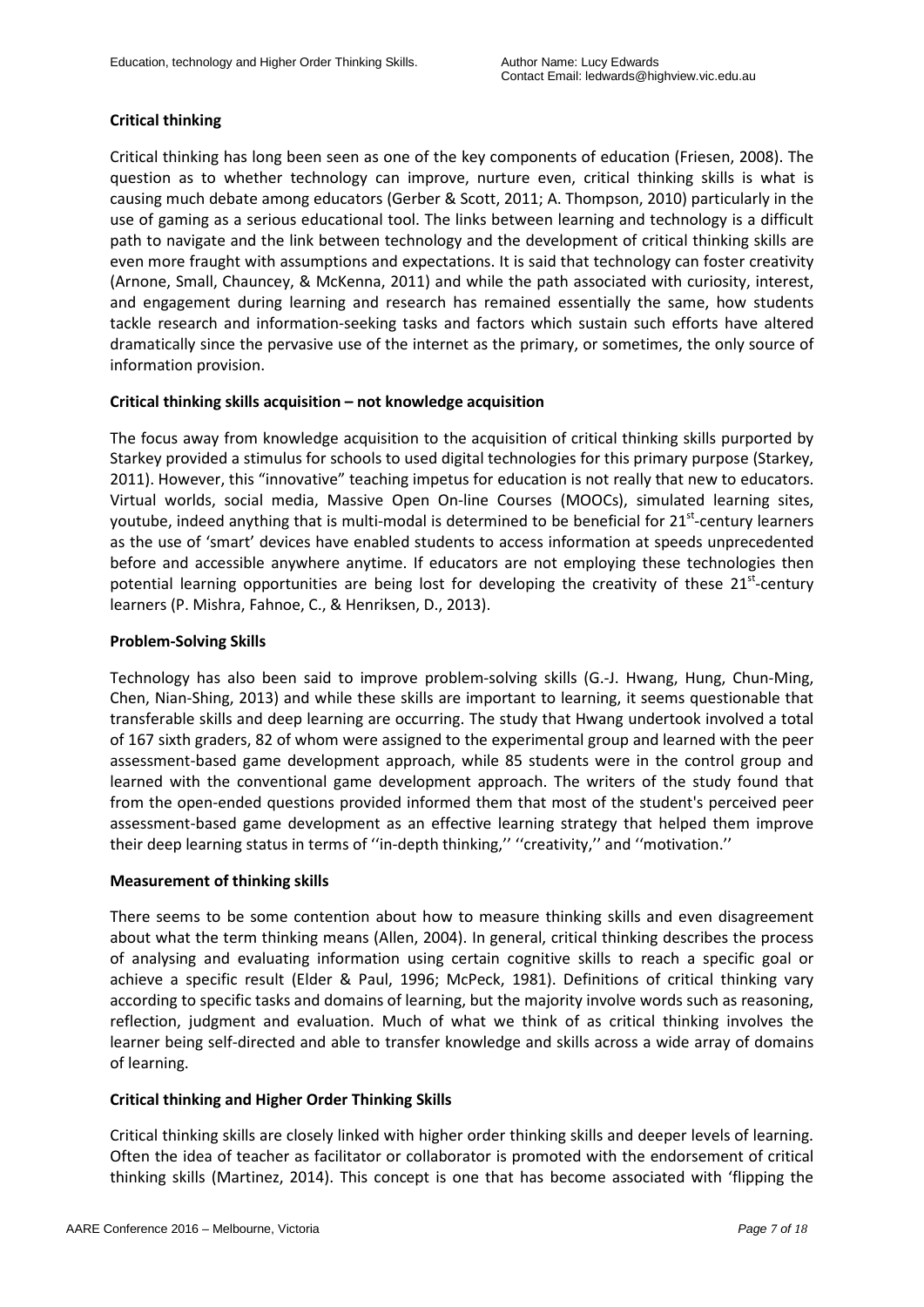classroom' which technology has enabled for students (Rutherfoord & Rutherfoord, 2013). McMahon (2009) found that students operating in a technology-rich environment were able to demonstrate higher order thinking skills but students with higher computer programming skills demonstrated greater ability to transfer these skills than those who had lower programming skills. McMahon conducted his study with a Year Nine student cohort in a metropolitan, independent girls' school in Western Australia using a sample size of approximately 150 students. The school had been implementing a notebook computer program for nine years, in which all students in Years Five through to Year Ten use their notebooks across all learning areas every day at school. The Year Nine cohort constituted students that had between one and five years' exposure to the technology-rich learning environment. Overall, McMahon found that students with better computing skills demonstrated a higher level of critical thinking (2009, p. 280).

### **HOTS and technology**

Higher Order Thinking Skills and the use of technology has been targeted as an area for research by some (Duan, 2012; Pecka, 2014). There have been attempts to measure the effectiveness of technology and the development of higher order thinking skills (Mojica, 2010; Zenisky, 2014). This study, conducted by Mojica, was with 105 eighth grade students at a suburban middle school in New York State. They participated in a seven-month-long project involving the ordered effects of the technology education units of Lego® Mindstorms™ NXT Robotics System, Digital Storytelling with Microsoft Windows Movie Maker, and the Marble Maze Challenge on the higher-order critical thinking skills as measured by the Cornell Critical Thinking Test, Level X. Her conclusion was that technology did not have a statistically significant effect on students' higher-order critical thinking skills, nor did the effects vary by gender, age, or the learner's academic ability.

However, this area of research relating to the use of technology and the development of higher order thinking is not one that has been studied systematically and it is an area that requires more exploration. The taxonomies of learning as outlined by Benjamin Bloom (1956) have become part of the teaching and learning pedagogies promoted around the globe by educational organizations. These levels of understanding have been embedded in our curriculum documents. They are an expected part of the thinking tools scaffolded by teachers in classrooms.

# **Theory - Why theorize technology and education**

The use of a recognized theoretical base for research has been identified as imperative for educators to gain a greater understanding of what is happening with the use of technology in education, whether it is indeed changing, transforming or promoting learning, and how it can foster deeper learning or critical thinking in secondary school students. Theory-based research provides a common language for discussion and thus a common understanding of the findings and a basis for generalities and further investigations. A theoretical base for exploring the complexities of emerging technologies in education and higher order thinking skills is vital for research to be a robust and pertinent addition to the body of literature available.

# **Need of theory**

Theories of learning are necessary for us to understand if and how these emerging technologies are enhancing learning, or nurturing deeper knowledge and driving us towards on-going understandings of life. Gibson (2001) outlines the assumptions that are commonplace when discussing technology and education. His list includes the ideas that technology is ultimately good; all learners are excited and comfortable about the use of technology; technology use in classrooms disturbs the ecology of the dynamics of teaching and technology use can lead to change (Gibson, 2001 p. 38).

# **Theories used by researchers in the field**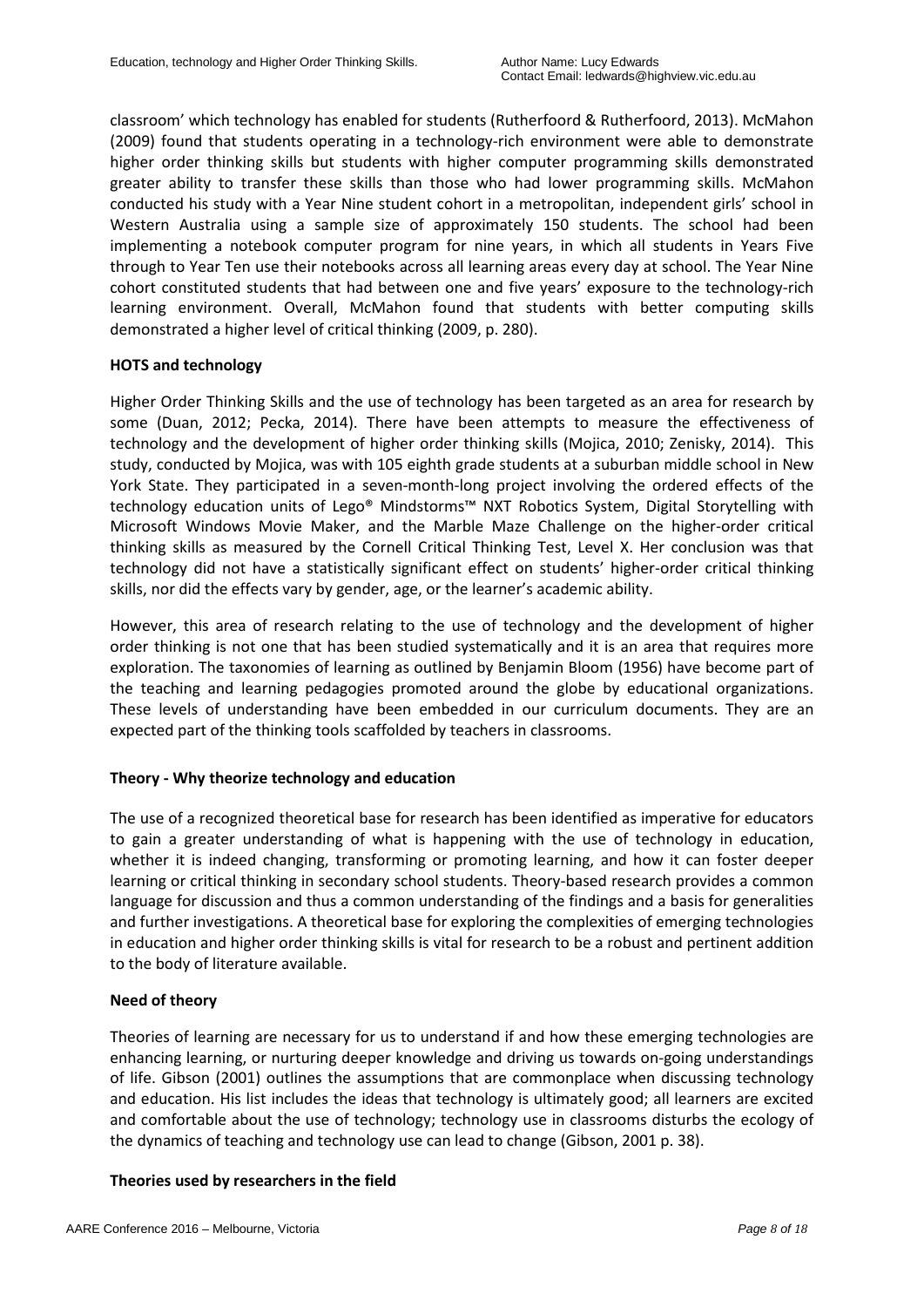It is clear from the literature that evaluating the use of technology in education does not have a strong theoretical base (Graham, 2011; Howard & Maton, 2011; Oliver, 2005). Depending on what aspect of the technology is being evaluated, the educational theories that are being used vary from Sociocultural Theory (Bozalek, 2014; Gee, 2010; *Technology in Education: Looking Toward 2020*, 1988; Whipp, Eckman, & van den Kieboom, 2005), Affordance Theory (Churchill, Fox, & King, 2012; J. Hopkins, 2013; Parmaxi & Zaphiris, 2014), Constructivist Theory (Kafai & Resnick, 2012; Kirkley, 2000), Empirical Theory and Discourse Analysis Theory (Mulcahy, 2014; Rambe, 2012; Schneider & Smith, 2014). Much of the pedagogy that has been developed for digital technologies has been based on the design of courses, collaborative online learning and what technology can replace in the traditional school setting. This relies heavily on the idea that there will be a paradigm shift in education with the introduction of global classrooms and the assumption that learning that can occur anytime, anywhere (Lock, 2014). Sharples (2007) proposed that a theory for mobile learning be adopted which could encompass the fact that learning can take place anytime anywhere.

Bennett and Oliver discuss the "missed opportunities in learning technology research" (S. Bennett, and Oliver, Martin, 2011) and provide a provocative debate on why researchers should be concerned with theory. They deliver an outline of case studies that have had their focus on aspects of technology in education research such as mutual informing theory and practice; reframing design problems and theory to frame research within a wider context. These case studies demonstrate the idea that without a theory base it is difficult to identify an "orientating framework to shape data collection and analysis by providing a lens that determines which aspects of the context should be attended to and why they are important to understanding the phenomenon" (Bennett & Oliver, 2011, p. 185).

# **Educational Theory**

The wider educational implications of the impact of technology on teaching and learning in secondary schools are significant (Selwyn, 2002). The need for further research on the use of technology in education would be of benefit to educational theory and provide a framework for the development of learning. Such a framework would either rely solely on technology for their delivery or deliberately integrate technology into the learning process. Prensky (2012) states that as technological innovation and advances are part of the fabric of our social structures and students are immersed in this technologically driven culture that it is imperative that educators harness these technologies in teaching and learning arenas. Selwyn (2011) concluded that improvement in education must be digitally driven and has to be something that is both expected, assumed and central to the evolution of education.

### **TPACK**

TPACK is provided as a framework for educators to use to integrate technology, pedagogy and content knowledge into educational settings. Koehler and Mishra admit that this framework is based on Shulman's work (Koehler & Mishra, 2005) but does not have a strong theoretical base, although its beginning was based on a design experiment theory (P. K. Mishra, M. J., 2006). As a framework, TPACK has been instrumental in bringing the three areas of technology, pedagogy and content into alignment for some teachers and some areas.

Learning theories and their application to technology in education is an area that has become significant in the research field. These learning theories proposed by researchers (Berardi, 2013; Harasim, 2012; Pachler, 2013; Singh, 2014) provide an understanding of the ways in which we learn and how this relates to technologies. Harasim (2012) believes that it is "critical and timely" that we address the intersections between learning and technology (p. 2) and asserts that learning and technology are integral to human development (p. 169). Harasim claimed that this intersection is at an early stage and requires a theory to guide and advance the practice and research in this field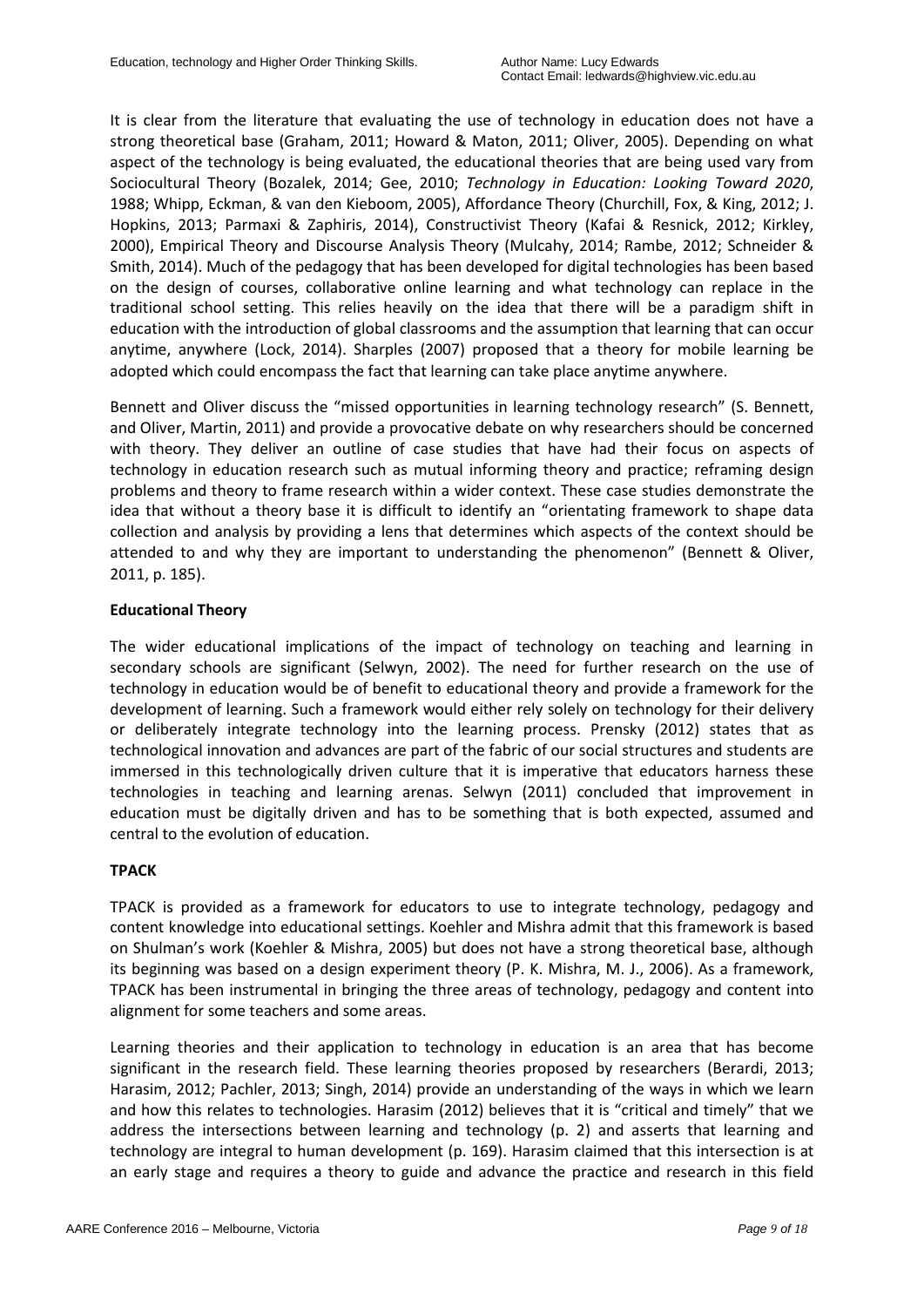towards "bolder visions and strategies" (p. 169).

# **TPACK and technology tools**

Jamie McKenzie in 'From Now On' (2004) contested that for Australian educators the "choice of tools to support student learning should come after the designer has clarified learning goals". This is what TPACK has instigated by introducing a means for educators to articulate how they can use technology (T) and incorporate this with their pedagogy (P) in that teaching and improve the content (C) and thus student knowledge (K), (P. K. Mishra, M. J; Kereluik, K., 2009). However, Thompson challenged those who deemed that technology would mean teachers become obsolete (1999) and proposed that the 21<sup>st</sup>-century learner will use technology as one of the many tools that can facilitate learning. It is this conceptualized holistic view of education that has provided educators with grounds for an argument that can incorporate technology, but not be swallowed up by, dominated by, or succumb to the pressures of the augmentative proliferation of technology, when applied to education.

# **Issues with theories and technologies**

The idea that technology is a 'tool' is prevalent (Arntzen, 2008; Tapscott, 1999) and has found its way into some curriculum documents across the globe. Feenberg (2012) states "the tools we use to shape our way of life in modern societies where the technique has become all pervasive" (p. 2). He believes that means and ends cannot be separated and that how we do things determine who we are. Feenberg also postulates that the philosophical question of technology is that technology is the force that both improves and develops our civilization. It is both master and slave and at its core is the belief that it is neutral, efficient and expedient to the forward march of human progress.

Researchers such as Bennett and Oliver (2011) and Mishra and Koehler (2006) posit that most research has focused on matters of practical implementation and design rather than evidence or theory. Orlikowski and Iacono (2001) also observed that this field of research is under-theorised (p. 121). Conole and Oliver (2002) celebrate the multidisciplinary aspect of the research field into technologies but state that "if we are to capitalise on the richness of expertise, it is necessary to work towards a clear theoretical underpinning that allows these diverse cultures to engage with and develop the use of learning technology" (p. 2). Their premise is that theory needs to be pragmatic, related closely to practice and to be transferable to real-life classroom situations.

# **Gaps in our knowledge**

Oliver identified what he termed a 'significant gap' in our ability to apply theory to the use of technologies in education (Oliver, 2013) and that it is this that has led to our current incapacity to articulate the importance of technology for education. It is a contributor to what appears to be a dearth in explanations or the provision of "poor explanations" (Oliver, 2013 p. 31). The notion that theory is fundamental to our understanding of learning is clear. However, what is not so clear is the link between technology and learning. Oliver proposes that there is an "overemphasis" of technology and its application to learning and that our understanding of how learning occurs with technology is not substantiated by theoretical underpinnings (Oliver, 2011).

# **Technology and pedagogy**

In questioning technology for the purposes of teaching, learning and thinking in education must examine the pedagogy of these technologies to ensure that they are achieving the aims of mass education (Wijekumar, 2006). If technologies can enhance and nurture and encourage critical thinking in students, then their implementation into teaching practices should be embraced. It is rational for educators to implement technological advances into educational settings and attempt to remain abreast of these advances in technology. The assumption that educators must embrace their possibilities, however ubiquitous, to remain relevant and in step with modern society is logical. As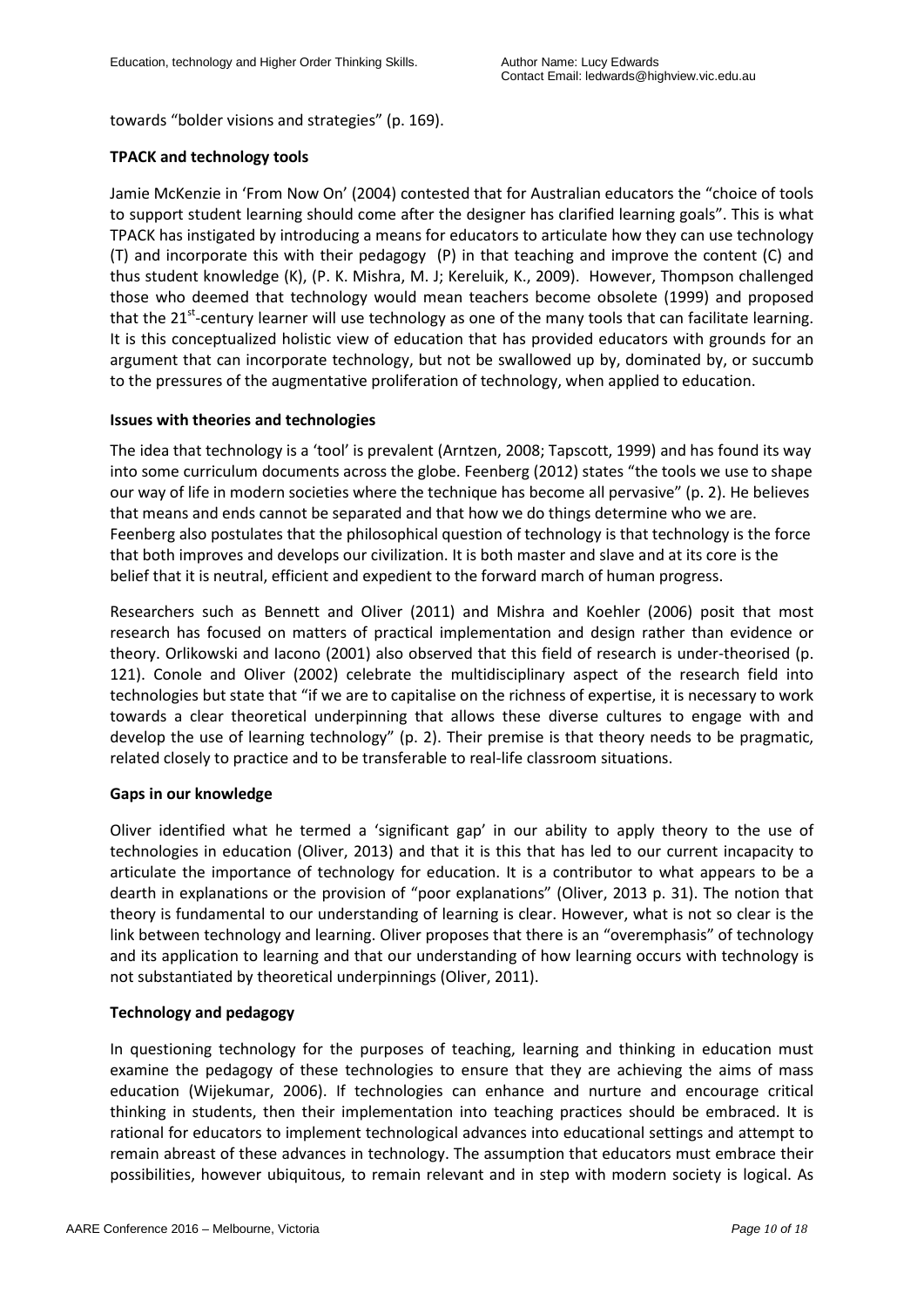Oliver and Conole (2006) conclude, e-learning remains "complicated, fast-moving and important" and we cannot change that nor can we solve it (*Contemporary perspectives in e-learning research : themes, methods, and impact on practice*, 2006).

### **Methodology and Research Design**

The purpose of the case study was to explore the use of technologies in secondary school English Language Arts education classrooms and whether they were nurturing higher order thinking skills for students. The case study was made up of three phases: Preparation; Data Collection; and Analysis. The study explored whether emerging technologies fostered the development of higher order thinking. A qualitative research basis was used to conduct the research. The study relied on the notions of knowledge formulation and gathering as a social construction with a particular interest in the opinions and perspectives of all the participants.

This was a situated case study that located the researcher in with students and teachers in a secondary school in the state of Victoria in the country of Australia. The conversations, interviews, observations, video and voice recordings and other data collection were used to inform the case study with a data set that was used for analysis. The interpretation and representation of this knowledge and data occurred from the context of this natural setting and the intrinsic meanings that the participants brought to the study were be included in the research (2005).

In the study, the participants were primarily chosen on the basis of convenience to the researcher and are all either students or teachers at the school where the researcher was employed. One of the main considerations for the choice of participants was access to both English Language Arts classrooms and to teacher interest in the study. A major consideration was that the three classes must be English Language Arts classrooms from the middle school area as this was the teaching expertise of the both the researcher and the teacher participants. The teaching staff were then selected firstly on the basis of their availability and willingness to participate in the Study and then for their predilection for technology.

The research design was based on the qualitative study design process. It included journal keeping by the researcher, semi-structured interviews of both students and teachers, a Higher Order Thinking Skills checklist(s), observations of classroom practice and where practical and possible, audio and visual recordings of selected lessons. The researcher kept a written journal during the time of the case study which was used as part of the data collection. A Focus Group for teachers was held at the conclusion of the study as well as a Focus Group for the students.

The research design was based on an understanding that undertaking a case study will facilitate a rich set of data that will provide a basis for discussion around the problem of technology in education and the promotion of higher order thinking skills. The researcher was purposefully looking for differences in attitudes, understandings, and articulation of higher order thinking in both students and teachers. The Study was both student and teacher orientated.

This case study consisted of three classes with three different teachers over one unit of work within one semester. The study was based on observations of at least one period per week with each class. The observation of classes occurred over a six-week period for each class as this is the typical length of a unit of work in the English Language Arts domain. The choice of teachers was based on the following criteria: one who was technologically adept and used it regularly in class; one teacher who had some skills and used technology as part of their teaching repertoire but was not necessarily using it every lesson; and one teacher who either deliberately did not use technology at all, or rarely, whether because of skill or because of their pedagogical choice.

The choice of the Unit of Work being undertaken at the time of the study was not significant as the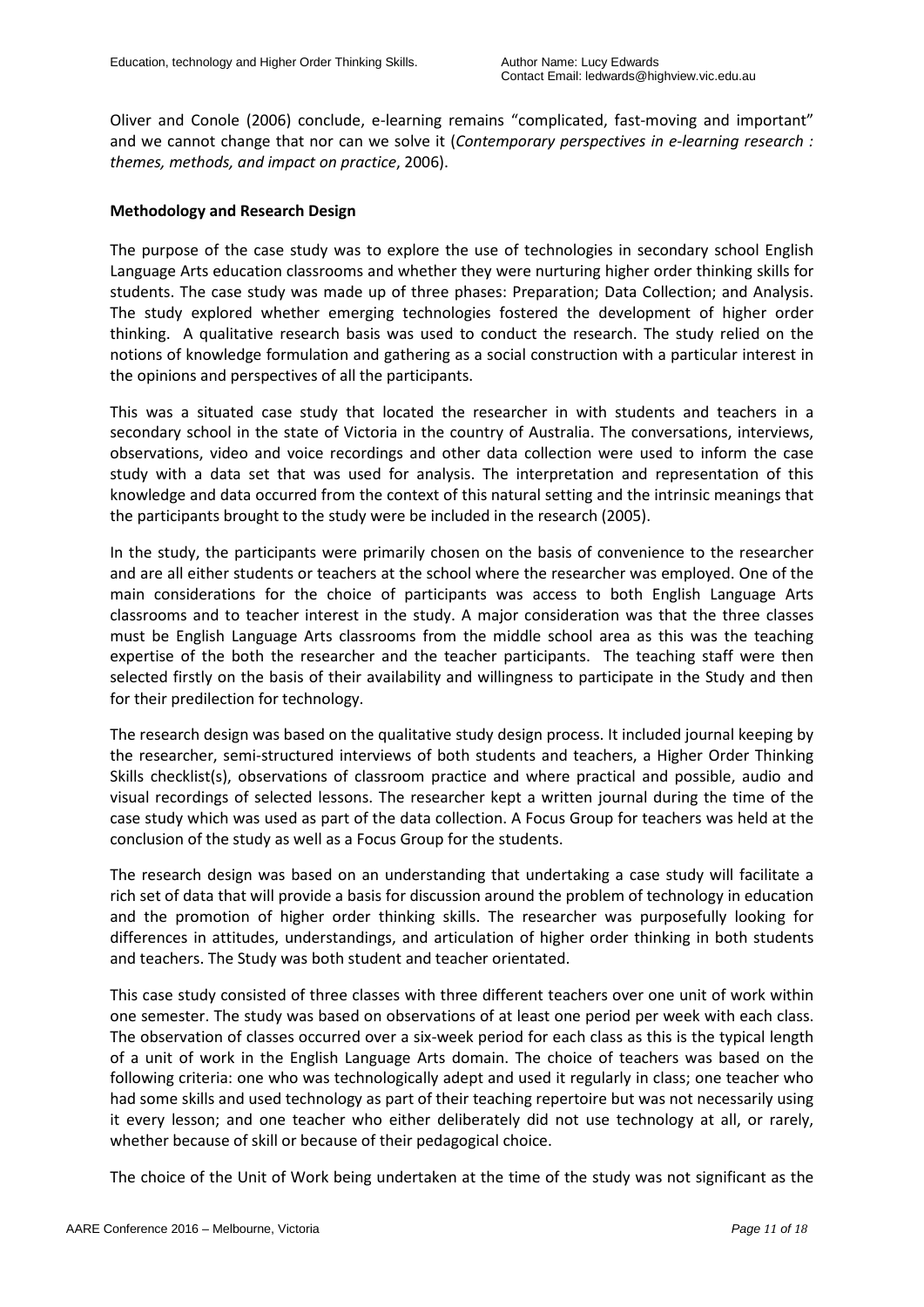study was based on the availability and choice of teacher and their willingness to be involved in the study. Class observation and/or participation in each class at least one period per week over the teaching of the unit within the semester was the optimal solution to the collection of data for this case study.

The researcher ensured that an information provision interview with the teachers involved occurred prior to the beginning of the Unit of Work to ensure that they understood the purpose of the study. During that session, the researcher outlined the process of the study and what would be expected of the teacher participant. The researcher informed the teacher that audio and visual recordings of some of the lessons would occur, but in consultation with the classroom teacher. Questioning and interacting with the class and particular students was planned to elicit the understandings and opinions of the use of technology in English Language Arts to foster their higher order thinking skills.

Using this range of data collection, the researcher was able to draw conclusions regarding the use of technology to promote higher-order thinking based on the information collected. The pre-interviews with each teacher took no longer than thirty (30) minutes and focused on the use (or not) of technology and how they intended to demonstrate the purposeful development of higher order thinking skills for particular aspects of the Unit of Work. The teacher had the option to develop these with the researcher or would propose to cultivate higher order thinking skills in deliberate ways independent of the researcher's input.

# **Preliminary Findings and Discussion**

The study found that there are three main areas of concern when using technology in English Language Arts classrooms. The first is speed. Students want to get things done quickly. This is not about efficiency or effectiveness, but about just getting things done. The second area of concern is that many teachers make the assumption that if students are engaged that they are learning. This is not always true and the students themselves were aware that while the use of technology could be "fun" it was not necessarily learning. The third area of concern is that what students bring to technology is what determines how effective technology is for their learning. These are broad areas of concern but were clearly apparent in the classrooms that had been observed with middle school students. Learning seemed to occur when dialogue with each other and the teacher was at the center of all activities.

The study had as a hypothesis that technology use in middle school English Language Arts classrooms did not necessarily improve the potential for students to develop their higher order thinking skills. However, what was observed is that the ability of the student to apply higher order thinking skills could be somewhat dependent on the skill of the teacher to develop thinking skills alongside technology use. Similar issues that were found in the literature emerged. The teacher who was most comfortable and familiar with the development of thinking skills and the transferal of these skills into writing and tangible outcomes had the most success with demonstrating higher order thinking skills. Likewise, the teacher who was confident with the use of technology and had an astute awareness of both its limitations and potentialities could use the technology to enhance the student's ability to think more critically. What was clear from all the classrooms was that much of the thinking ability of students had to have had some grounding in either natural ability of students or pre-existing thinking skills for them to be able to build on them. Technology, of itself, was not fostering these critical thinking skills for students.

As a tool, it enabled students to explore the learning at a level they felt comfortable with. In one classroom the use of Windows Media Player was employed to demonstrate their knowledge of film techniques. The required outcome was to make a short film using at least five film techniques in one chosen film genre to validate their understanding of the value of film techniques and their role in analyzing film as a text. This was highly successful, with students successfully incorporating elements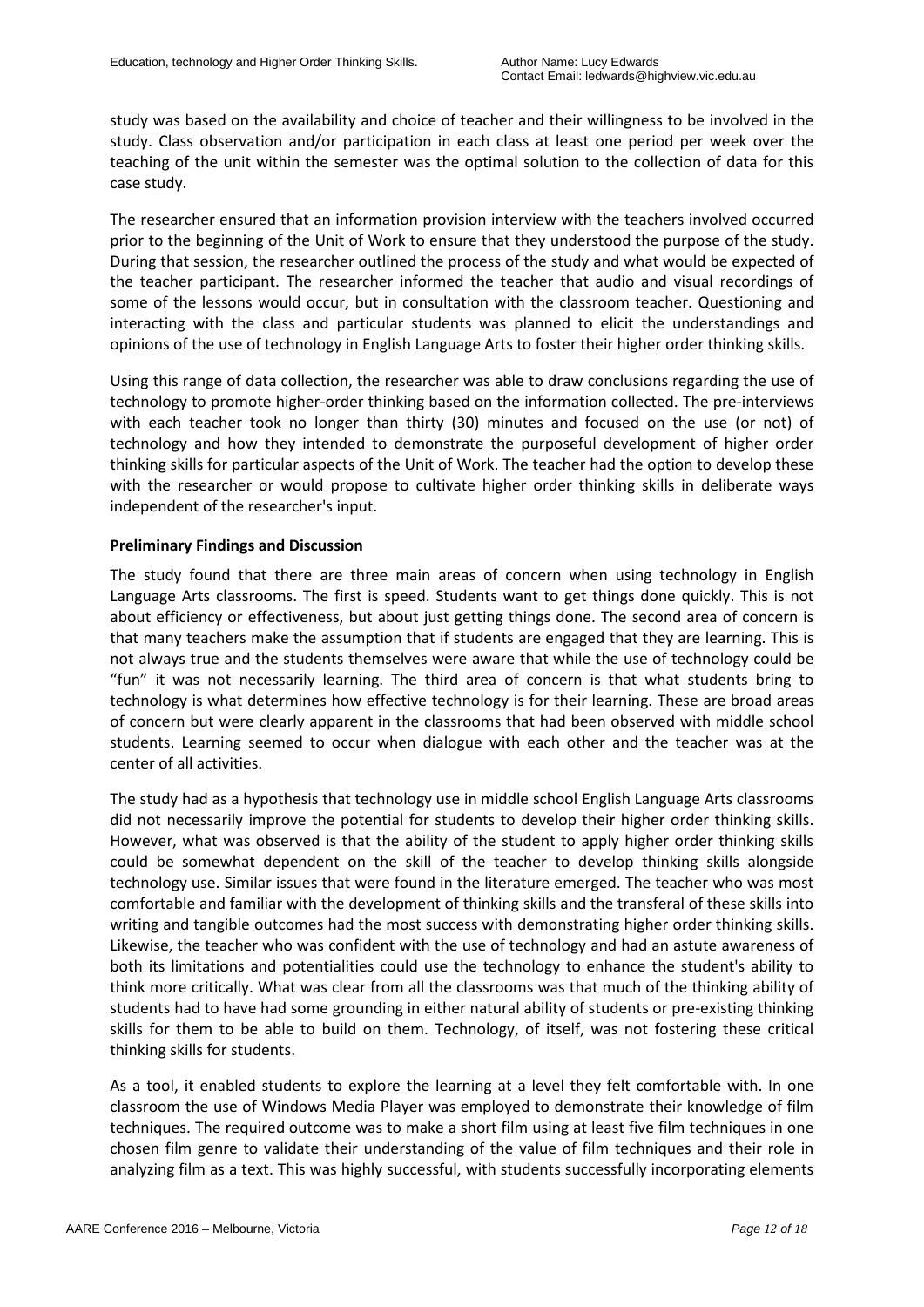of film into their short films beyond what was expected. The technology use was part of the demonstration of the thinking processes employed, but it is not clear what role pre-existing student ability took in this and whether any students actually improved their ability to think more critically about films and the benefits of being able to analyse them.

The use of online computer games such as 'Kahootz' in the English Language Arts classroom did little more that test comprehension skills. While this has some benefits, the development of higher order thinking was not particularly evident. High engagement with the game was clear and each student participated in the game with enthusiasm. The competitive side of the game was evident and the need to reply with speed and accuracy meant high levels of concentration. However, the students themselves admitted that the game was more entertaining than it was a learning tool. Once again, the success of the game in terms of comprehension was determined by the skill of the teacher in composing the comprehension questions for the students.

What was particularly interesting is that the students themselves are aware of the benefits and drawbacks of the use of technology in classrooms as learning tools. Many were able to easily identify that use of laptops and phones were prone to distraction more than providing a means for greater engagement and information gathering on topics of learning. More than one student was able to articulate that the use of technology was not of importance, it was the subject matter and how the teacher presented and interacted with it for them. If they were aware of the purpose of what it was that they were learning, clearly articulated by the teacher, they felt they were more likely to accept and understand the learning outcomes and achieve these.

The students who had learning difficulties were most easily distracted and involved in self-distraction by the use of technology. The students who were abler were similarly most distracted and involved in self-distraction with the use of technology. This supports the idea that schools are able to differentiate some learning but not reach all student all the time. 21<sup>st</sup>-century students are still interested in being able to learn and be involved in the learning process. It appears that whether they are able to improve their thinking skills is secondary for them. The need to successfully reach the required outcome was paramount for the highly able students. It was of no concern to most students with learning difficulties, regardless whether the technology was being used or not.

Some students with learning difficulties recognized that writing slowly and by hand improved their thinking and learning. They chose not to use technology because the speed of the task was detrimental to their overall ability to achieve an acceptable grade for them. The speed of technology was an issue that students raised regularly – either as a benefit to them or as stated, not helpful for their learning outcomes. The idea of hand-writing was something that was thought to be obsolete. Similar to having to read information, whether paper-based, or on screens. The reading ability of the student was closely aligned to the ability of the student to achieve successful outcomes for their learning. Technology was not helping students to become better readers and the link between this and thinking became clearer as the study progressed.

### **References**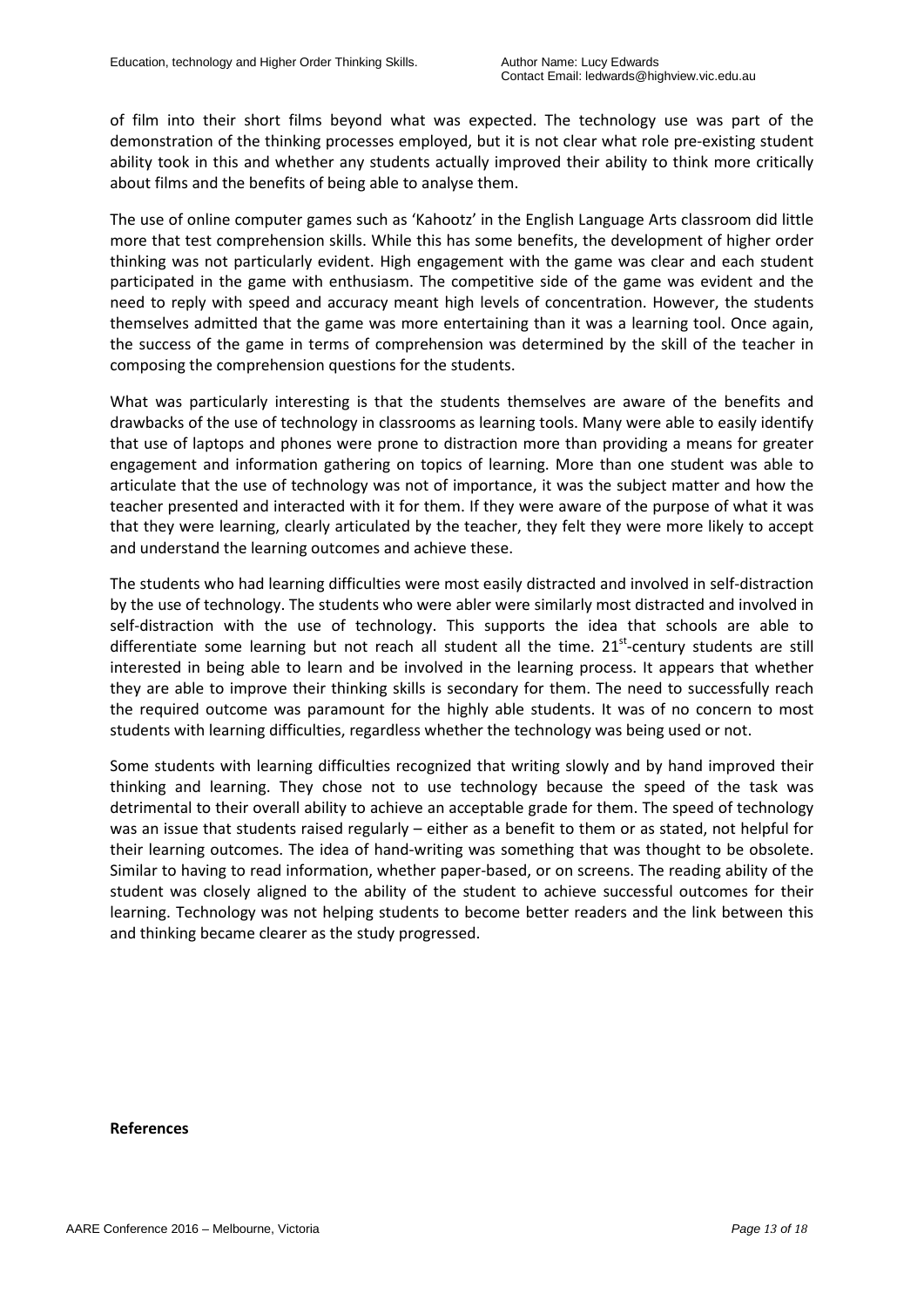- Abrams, S. S. (2014). *Integrating Virtual and Traditional Learning in 6-12 Classrooms: A Layered Literacies Approach to Multimodal Meaning Making*: Routledge.
- Allen, M. (2004). *Smart thinking : skills for critical understanding and writing* (2nd ed. ed.). South Melbourne, Vic.: Oxford University Press.
- Arnone, M. P., Small, R. V., Chauncey, S. A., & McKenna, H. P. (2011). Curiosity, interest and engagement in technology-pervasive learning environments: a new research agenda. *Educational Technology Research and Development, 59*(2), 181-198. doi:10.1007/s11423- 011-9190-9
- Arntzen, J., Don Krug, Zhengyan Wen. (2008). ICT literacies and the curricular conundrum of calling all complex digital technologies "Tools". *International Journal of Education and Development using Information and Communication Technology, 4*(4), 6-14.
- Aslan, S. a. C. M. R. (2013). Educational Technologists: Leading Change for a New Paradigm of Education. *TechTrends, 57*(5), 18-24.
- Ben-Jacob, M. G. a. T. E. B.-J. (2013). Perspectives on online and onsite pedagogy the impact of technology now and in the future. *Art and Design Review, 1*(1), 1-5.
- Bennett, S., and Oliver, Martin. (2011). Talking back to theory: the missed opportunities in learning technology research. *Research in Learning Technology, 19*(3), 179-189. doi:10.1080/21567069.2011.624997
- Bennett, S., & Maton, K. (2010). Beyond the 'digital natives' debate: Towards a more nuanced understanding of students' technology experiences. *Journal of Computer Assisted Learning, 26*(5), 321-331. doi:10.1111/j.1365-2729.2010.00360.x
- Berardi, V. a. G. B. (2013). *A learning theory approach to using capture technology in teaching ideas from basic lecture capture to student created content*. Paper presented at the Proceedings of the Information Systems Educators Conference, San Antonio, Texas, USA.
- Bloom, B. S., Engelhart, M. D., Furst, E. J., Hill, W. H. and Krathwohl, D. R. (1956). *Taxonomy of educational objectives: The classification of educational goals; Handbook I: Cognitive domain*. London: Longmans.
- Bozalek, V., Ng'ambi, Dick, Wood, Denise. Herrington, Jan, Hardman, Joanne, Amory, Alan. (2014). *Activity Theory, Authentic Learning and Emerging Technologies: Towards a transformative higher education pedagogy*: Routledge.
- Christensen, C. M., Horn, M. B., & Johnson, C. W. (2008). *Disrupting Class : How Disruptive Innovation Will Change the Way the World Learns*. New York: McGraw-Hill.
- Churchill, D., Fox, B., & King, M. (2012). Study of Affordances of iPads and Teachers' Private Theories. *International Journal of Information and Education Technology, 2*(3), 251. doi[:http://dx.doi.org/10.7763/IJIET.2012.V2.122](http://dx.doi.org/10.7763/IJIET.2012.V2.122)
- Cochrane, T. D. (2014). Critical success factors for transforming pedagogy with mobile Web 2.0. *British Journal of Educational Technology, 45*(1), 65-82.
- Conole, G. O., M. . (2002). Embedding Theory into Learning Technology Practice with Toolkits. *Journal of Interactive Media in Education, 2*(8), 1-28.
- *Contemporary perspectives in e-learning research : themes, methods, and impact on practice*. (2006). (G. a. O. Conole, M. Ed.). London: Routledge.
- *Contributing to educational change: Perspectives on research and practice*. (1988). (P. W. Jackson Ed.). Berkeley, Calif.: McCutchan Publishing Corporation.
- Cox, M. J., Niederhauser, D. S., Castillo, N., McDougall, A. B., Sakamoto, T., & Roesvik, S. (2013). Researching IT in education. *Journal of Computer Assisted Learning, 29*(5), 474-486. doi:10.1111/jcal.12035
- Denzin, N. a. L., Y. S. (Eds.). (2005). *The Sage Handbook of Qualitative Research* (N. a. L. Denzin, Y. S. Ed.). Thousand Oaks, Calif.: Sage.
- Derry, J. (2007). Epistemology and conceptual resources for the development of learning technologies. *Journal of Computer Assisted Learning, 23*(6), 503-510.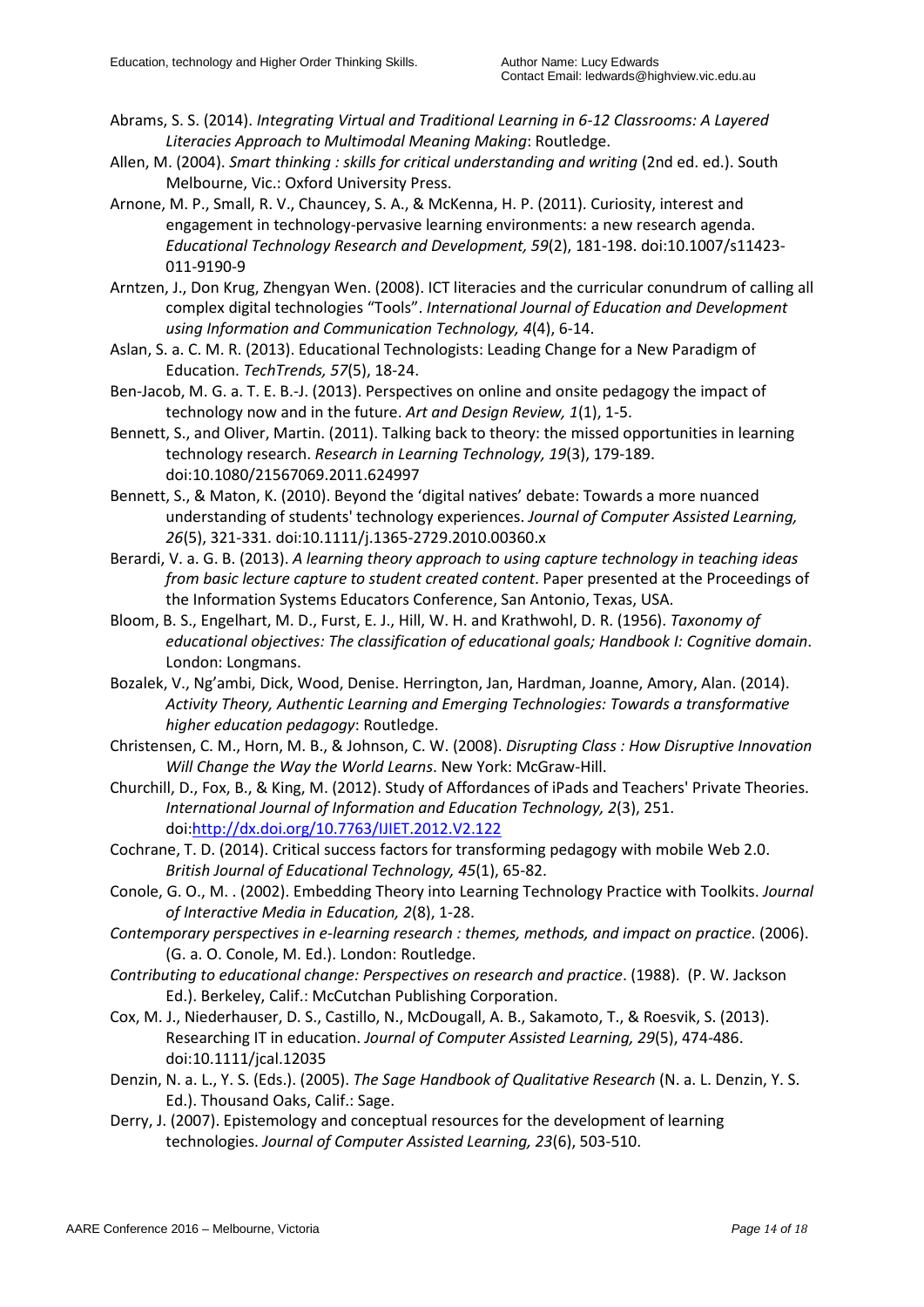- Duan, J. (2012, 14-17 July 2012). *Research about technology enhanced higher-order thinking.* Paper presented at the Computer Science & Education (ICCSE), 2012 7th International Conference on.
- Elder, L., & Paul, R. (1996). Critical Thinking: A Stage Theory of Critical Thinking: Part I. *Journal of Developmental Education, 20*(1), 34-35. doi:10.2307/42775704
- Facer, K. S., R. (2010). The next 25 years? Future scenarios and future directions for education and technology. *Journal of Computer Assisted Learning, 26*(1), 74-93. doi:10.1111/j.1365- 2729.2009.00337.x
- Feenberg, A. (2012). *Questioning Technology* Retrieved from <http://latrobe.eblib.com.au/patron/FullRecord.aspx?p=165092>
- Friesen, N. (2008). Critical Theory: Ideology Critique and the Myths of E-Learning. *Ubiquity, 2008*(June), 2. doi:10.1145/1386858.1386860
- Fullan, M., & Donnelly, K. (2013). *Alive in the swamp: Assessing digital innovations*. Retrieved from London:
- Gates, B. (2005). High Schools are Obsolete. *Vital Speeches of the Day, 71*(13), 396-399.
- Gee, J. P. (2010). A situated sociocultural approach to literacy and technology. Retrieved from <http://www.jamespaulgee.com/publications>
- Gerber, S., & Scott, L. (2011). Gamers and gaming context: Relationships to critical thinking. *British Journal of Educational Technology, 42*(5), 842-849. doi:10.1111/j.1467-8535.2010.01106.x
- Gettler, L. (2010, 29th September 2010). Big Googler is doing the thinking for you, Feature Article. *Sydney Morning Herald*.
- Gibson, I. W. (2001). At the intersection of technology and pedagogy: considering styles of learning and teaching. *Journal of Information Technology for Teacher Education, 10*(1-2), 37-61. doi:10.1080/14759390100200102
- Goodrich, R. A. (2014). Education for the Human Brain: A road map to natural learning in schools. *Educational Philosophy and Theory*, 1-4. doi:10.1080/00131857.2014.906937
- Graham, C. R. (2011). Theoretical considerations for understanding technological pedagogical content knowledge (TPACK). *Computers & Education, 57*(3), 1953-1960. doi:10.1016/j.compedu.2011.04.010
- Greenhow, C. (2008). @TEOTD JM2C : a look at the research on digital literacies and today's learners. *Learning and Leading with Technology, Dec/Jan 2008/2009*.
- Harasim, L. (2012). *Learning theory and online technologies*. New York: Routledge.
- Harris, J. B. H., Mark J. (2011). Technological pedagogical content knowledge (TPACK) in action a descriptive study of secondary teachers' curriculum based technology-related instructional planning. *Journal of Research on Technology in Education, 43*(3), 211-229.
- Hartley, S. C., M.; Cook, N. (2013). *Dragging the digital chain: planning the pedagogical and digital direction of Oakhill College*. Paper presented at the ICERI2013 Proceedings, Seville, Spain, November.
- Hertz, M. B. (2012). The Problem with 21st Century education.
- Hopkins, J. (2013). Assembling affordances: towards a theory of relational affordances. *Selected Papers of Internet Research, 14*, 1-5.
- Hopkins, M. (1997). Technologies as tools for transforming learning environments. In T. King (Ed.), *Technology in the classroom : a collection of articles* Cheltenham, Vic.: Hawker Brownlow.
- Howard, S., & Maton, K. (2011). Theorising knowledge practices: a missing piece of the educational technology puzzle. *Research in Learning Technology, 19*(3).
- Hwang, G.-J., Hung, Chun-Ming, Chen, Nian-Shing. (2013). Improving learning achievements, motivations and problem-solving skills through a peer assessment-based game development approach. *Educational Technology Research and Development*, 1-17. doi:10.1007/s11423- 013-9320-7
- Hwang, G.-J., & Tsai, C.-C. (2011). Research trends in mobile and ubiquitous learning: a review of publications in selected journals from 2001 to 2010. *British Journal of Educational Technology, 42*(4), E65-E70. doi:10.1111/j.1467-8535.2011.01183.x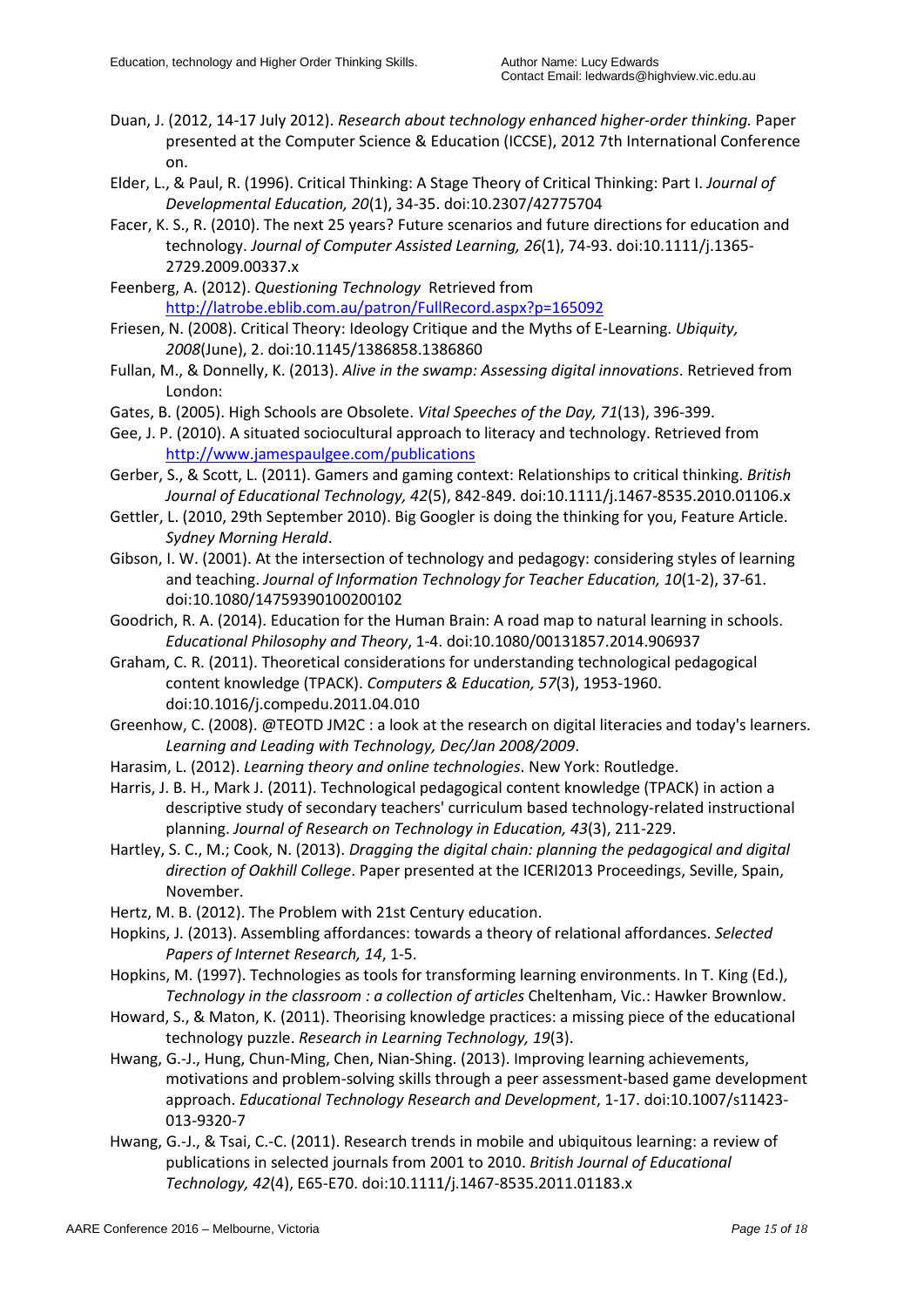- Jackson, M. J., Helms, M. M., Jackson, W. T., & Gum, J. R. (2011). Student Expectations of Technology-Enhanced Pedagogy: A Ten-Year Comparison. *Journal of Education for Business, 86*(5), 294-301. doi:10.1080/08832323.2010.518648
- Kafai, Y. B., & Resnick, M. (2012). *Constructionism in Practice : Designing, Thinking, and Learning in A Digital World* Retrieved from

<http://latrobe.eblib.com.au/patron/FullRecord.aspx?p=1074828>

- Kirkley, J. D., Thomas. (2000). Expanding beyond a cognitivist framework. *ACM Journal of Computer Documentation, 24*(1), 21-24. doi:10.1145/330409.330412
- Koehler, M. J., & Mishra, P. (2005). What happens when teachers design educational technology? *Journal of Educational Computing Research, 32*(2), 131-152.
- Lantz-Andersson, A., Vigmo, S., & Bowen, R. (2013). Crossing boundaries in Facebook: Students' framing of language learning activities as extended spaces. *International Journal of Computer-Supported Collaborative Learning, 8*(3), 293-312. doi:10.1007/s11412-013-9177-0
- Li, S. C. (2010). Social capital, empowerment and educational change: a scenario of permeation of one-to-one technology in school. *Journal of Computer Assisted Learning, 26*(4), 284-295. doi:10.1111/j.1365-2729.2010.00350.x
- Lock, J. V. (2014). Designing learning to engage students in the global classroom. *Technology, Pedagogy and Education*, 1-17. doi:10.1080/1475939X.2014.946957
- Mabel, C. P. O. O., Olinzock, A. A., & Okojie-Boulder, T. C. (2006). The Pedagogy of Technology Integration. *Journal of Technology Studies, 32*(2), 66-71.
- Marshall, J. W. (2002). *Learning with Technology : Evidence that technology can, and does, support learning : White Paper*. Retrieved from
- Martin, O. (2007). The problem with representing knowledge with and about technology. *Research in Learning Technology, 15*(2), 101-102.
- Martinez, M., McGrath, Dennis. (2014). Technology alone won't transform teacher to facilitator. *Phi Delta Kappan, 96*(1), 41-45. doi:10.1177/0031721714547861
- McKenzie, J. (2004). Stuffing technology into the curriculum. *The Educational Technology Journal, 13*(8), 1-6.
- McPeck, J. (1981). *Critical thinking and education*. Oxford: Martin Robertson & Company Ltd.
- Mishra, P., Fahnoe, C., & Henriksen, D. (2013). Creativity, Self-Directed Learning and the Architecture of Technology Rich Environments. *TechTrends, 57*(1), 10-13. doi[:http://dx.doi.org/10.1007/s11528-012-0623-z](http://dx.doi.org/10.1007/s11528-012-0623-z)
- Mishra, P., & Koehler, M. J. (2008). *Introducing Technological Pedagogical Content Knowledge*. Paper presented at the Annual Meeting of the American Educational Research Association, New York City.
- Mishra, P. K., M. J. (2006). Technological Pedagogical Content Knowledge: A Framework for Teacher Knowledge. *Teachers College Record, 108*(6), 1017–1054.
- Mishra, P. K., M. J; Kereluik, K. (2009). The song remains the same looking back to the future of educational technology. *TechTrends, 53*(5), 48-53.
- Mojica, K. D. (2010). *Ordered effects of technology education units on higher-order critical thinking skills of middle school students.* (Doctor of Professional Studies in Computing D.P.S.), Pace University, Ann Arbor. ProQuest Dissertations & Theses Global database.
- Mulcahy, C., Mulcahy, DE, Mulcahy, DG. (2014). *Discourses on Pedagogy, Praxis and Purpose in Education*: Routledge.
- OECD. (2015). *Students, Computers and Learning*: PISA, OECD Publishing.
- Oliver, M. (2005). The Problem with Affordance. *E–Learning, 2*(4), 402-413. doi:10.2304/elea.2005.2.4.402
- Oliver, M. (2011). Technological determinism in educational technology research: some alternative ways of thinking about the relationship between learning and technology. *Journal of Computer Assisted Learning, 27*(5), 373-384. doi:10.1111/j.1365-2729.2011.00406.x
- Oliver, M. (2013). Learning technology: Theorising the tools we study. *British Journal of Educational Technology, 44*(1), 31-43. doi:doi:10.1111/j.1467-8535.2011.01283.x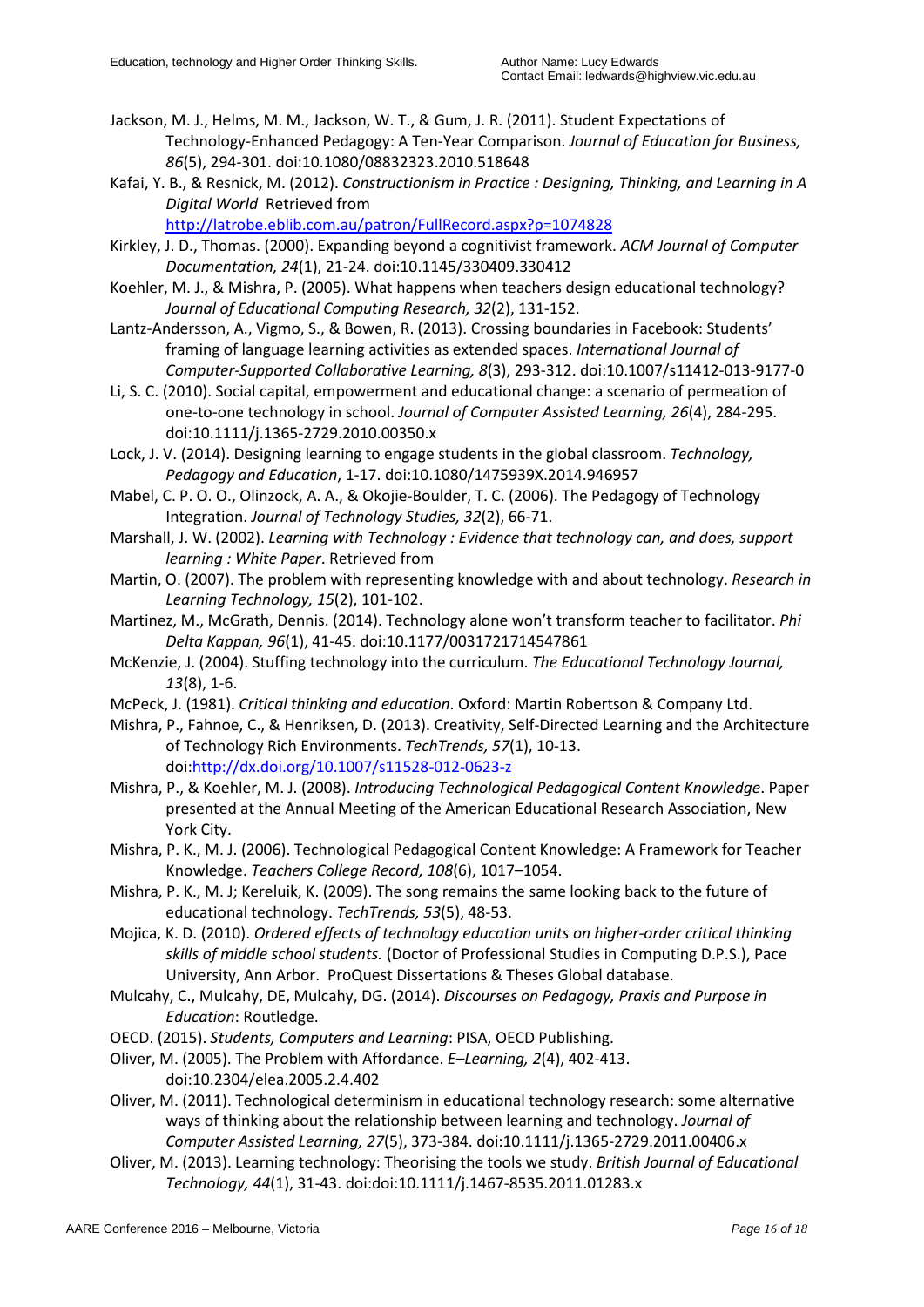- Orlikowski, W. J., & Lacono, C. S. (2001). Research Commentary: Desperately Seeking the 'IT' in IT Research--A Call to Theorizing the IT Artifact. *Information Systems Research, 12*(2), 121.
- Pachler, N. (2013). Perspectives on and theories of learning with digital technologies. In M. a. P. Leask, N. (Ed.), *Learning to teach using ICT in the Secondary school* (pp. 1-17). London: Routledge.
- Parmaxi, A., & Zaphiris, P. (2014). *Affordances of social technologies as social microworlds*. Paper presented at the CHI '14 Extended Abstracts on Human Factors in Computing Systems, Toronto, Ontario, Canada.
- Pecka, S. L. (2014). *Evaluating higher order thinking in online discussions.* (Doctorate Ph.D.), University of Nebraska Medical Center, Ann Arbor. ProQuest Dissertations & Theses Global database.
- Peluso, D. C. C. (2012). The fast-paced iPad revolution: Can educators stay up to date and relevant about these ubiquitous devices? *British Journal of Educational Technology, 43*(4), E125-E127. doi:10.1111/j.1467-8535.2012.01310.x
- Postma, D. (2014). Education as change: Educational practice and research for transformation. *Education as Change, 18*(1), 3-7. doi:10.1080/16823206.2013.847024
- Prensky, M. (2001). Digital Natives, Digital Immigrants Part 1. *On the Horizon, 9*(5), 3-6.
- Prensky, M. (2012). *From digital natives to digital wisdom : hopeful essays for 21st-century learning*. Moorabbin, Vic.: Hawker Brownlow.
- Rambe, P. (2012). Critical discourse analysis of collaborative engagement in Facebook postings. *Australasian Journal of Educational Technology, 28*(2), 295-314.
- Robey, D., Raymond, Benoit & Anderson, Chad. (2012). Theorizing Information Technology as a Material Artifact in Information Systems Research. In B. A. N. Paul M. Leonardi, and Jannis Kallinikos (Ed.), *Materiality and Organizing: Social Interaction in a Technological World* (pp. 217-236). Oxford: Oxford University Press.
- Roblyer, M. D. (2005). Educational Technology Research That Makes a Difference: Series Introduction. *Contemporary Issues in Technology and Teacher Education, 5*(2), 192-201.
- Rutherfoord, R. H., & Rutherfoord, J. K. (2013). Flipping the classroom. 19. doi:10.1145/2512276.2512299
- Saavedra, A. R., & Opfer, V. D. (2012). Learning 21st-century skills requires 21st-century teaching. *Phi Delta Kappan, 94*, 8+.
- Schneider, S. B., & Smith, D. (2014). Constructing and Reconstructing a Critical Discourse and Pedagogy of Techno-Knowledge. *Educational Studies, 50*(1), 3-7. doi:10.1080/00131946.2014.867218
- Scott-Webber, L. (2012). Institutions, Educators, and Designers: Wake Up!: Current Teaching and Learning Places Along with Teaching Strategies Are Obsolete-Teaching Styles and Learning Spaces Must Change for 21st-Century Needs. *Planning for Higher Education, 41*(1), 265-277.
- Selwyn, N. (2002). *Telling tales on technology : qualitative studies of technology and education*. Aldershot: Ashgate Publishing.
- Sharples, M. J. T. G. V. (2007). A theory of learning for the mobile age *The SAGE handbook of E-Learning Research*. London, England: SAGE Publications, Ltd.
- Singh, E. (2014). Learning theory and online technologies. *Open Learning: The Journal of Open, Distance and e-Learning*, 1-4. doi:10.1080/02680513.2013.864550
- Sokolov, M. (2001). Technology's impact on society: The issue of mass-customized education. *Technological Forecasting and Social Change, 68*(2), 195-206. doi[:http://dx.doi.org/10.1016/S0040-1625\(99\)00118-3](http://dx.doi.org/10.1016/S0040-1625(99)00118-3)
- Starkey, L. (2011). Evaluating learning in the 21st century: a digital age learning matrix. *Technology, Pedagogy and Education, 20*(1), 19-39. doi:10.1080/1475939x.2011.554021
- Tapscott, D. (1999). Educating the Net generation. *Educational Leadership, 56*(5), 6-11.
- *Technology in Education: Looking Toward 2020*. (1988). Technology in Education Series, R. S. Z. Nickerson, P.P. (Ed.)